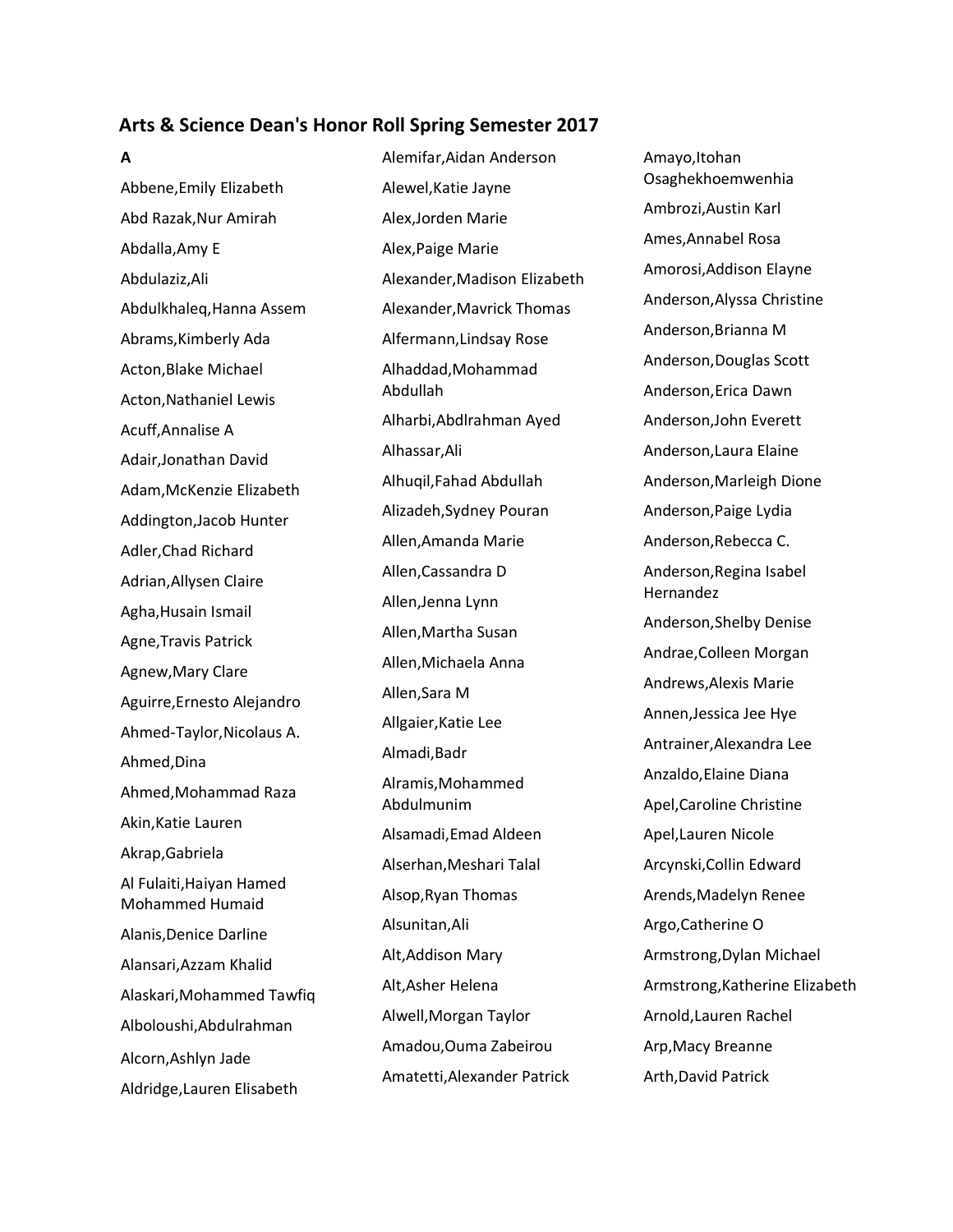Ascencio,Emilie Susan Ashby,Katherine Maude Ashlock,John Cole Askew,Charles Eric Quincy Assad,Aaron Todd Atterberry,Morgan Dylana Attias,Annabelle Danielle Atwood,Ryan Nolan Augustyn,Anamarie Nicole Augustyn,Nicole Catherine Ayers,Jeffrey Karl Azer,Patrick P.

## **B**

Baan,Ashleigh Nicole Babb,Jacob Alexander Bach,Morgan Domenique Backhaus,Emily Antoinette Bacon,Dustin Thomas Bader,David James Badley,Amber Suzanne Baez,Noah Alexander Bagley,David A. Bailey,Nate Thomas Bailey,Samson Garren Bajek,Rebecca Therese Bajkowski,Trevor Michael Baker,Allison Christine Baker,Madison McLane Baker,Makayla Nicole Baker,Nathan Joseph Bal,Amrit Kaur Baldridge,Marlee Lynn Ball,James Russell

Ballam,Garrison Balente Ballenger,Brayton Glenn Balles,Katherine Tess Balmer,Sam Henry Bambini,Julia Ann Baniak,Carson M Banks,Anthony Jason Banziger,Courtney Lynne Baravik,Melanie Elizabeth Barber,Elani Rae Barberis,Jessica Jacqueline Barden,Katie Rose Lisi Bargate,Emily Barista,Olivia Ann Barker,Alison Nicole Barnes,Mallory Nicole Barnes,Meryl J. Baron,Traci Danielle Barr,Whitney Lynne Barrera,Whitney Michelle Barresi,Dominic Michael Barrett,Kyle Dorian Barron,Jamie Lee Barrows,Megan Elizabeth Barta,Tyler John Bartek,William Edward Bartolotta,Nicholas Ferdinondo Barton,Deanna Christina Barton,Erin Rae Basham,Nathaniel Rees Baskett,William Isaac Bass,Randi Michele

Bates,Keenan Alexander Battmer,Amanda Kay Bauer,Kaitlyn Kristine Baugh,Peter Brewster Baughman,Alexander Houston Baum,April Lyn Baumann,Charles Austin Baumann,John R Baxter,Sierra Nicole Bayler,Michael David Bean,Eric Thomas Bean,Nicholas Lee Bear,Rachel Patricia Beattie-Hauser,Malcolm Wales Beaudoin,Eva Marie Beauparlant,Paige Danielle Beaupre,Isabelle Anne Beaupre,Jacob Christopher Beck,Alexandra Marie Beck,Blake Andrew Becker,David Michael Becker,Leslie Dulaney Beckley,Bryce Alan Beedon,Madison Nicole Been,Caroline E Beffa,August Garth Behlmann,Alexandra Renee Bell,Teja Nicole Bellamy,Madison M Belsher,Shannon Marie Benham,Nicholas John Bennett,Amanda Lou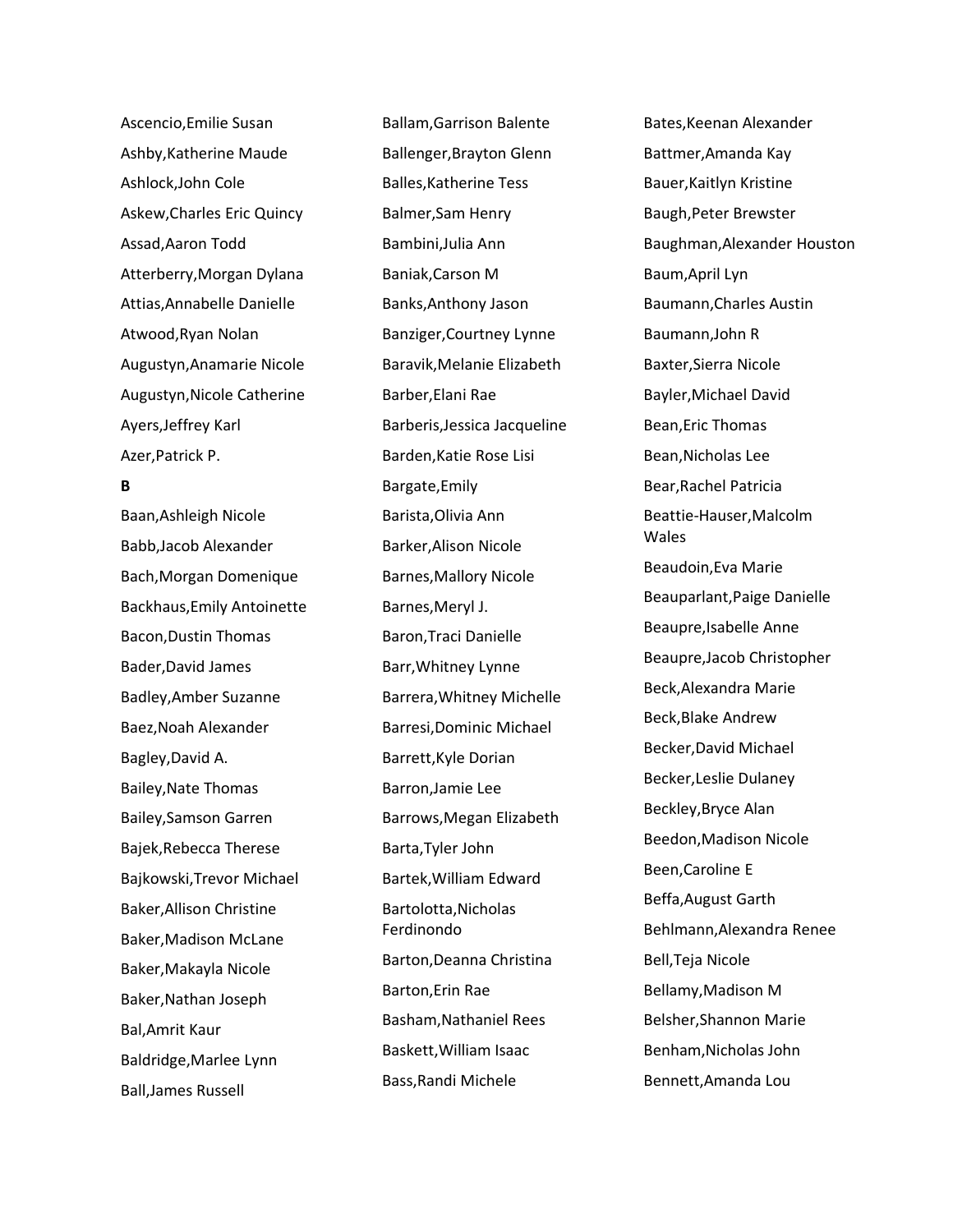Bennett,Patrick William Bennett,Sydney Nicole Benson,Haley Blaise Benson,Lara Jayde Bentch,Elijah J Bentrott,Amy Elizabeth Bentz,Patrick James Bergman,Linda Gayle Berlinski,Daniela Bernabe,Paul Justin Bernstein,Brook Berry,Jamie Lorraine Bertels,Olivia Rosalyn Besch,Zachariah J Best,Mariah Faith Bester,Briana Marruth Bethune,Francene Beyer,Matthew Thomas Bhangu,Sandeep Kaur Bi,Kehan Bian,Wanyu Bicklein,Daniel John Bickley,Paris Biermann,Jordan Michelle Biestek,Rebecca Ann Biggar,Krista Nicole Bilek,Andrew James Binaei,Alexandra P Bippen,Eric Joseph Birk,Haley Marie Bishop,Rachael Dawn Bissell,Cobi Todd Bittick,Kaitlyn Ann

Bjornstrom,Fletcher Scott Bjorseth,Justin Michael Black,Kathrynne Elizabeth Blackford,Mason Taylor Blackwell,Melissa Mary Blaine,Helen Catherine Blake,Kristin Cady Blank,Jacob A Blansett,Josiah Parker Blanton,Elizabeth Anne Blase,Haley Ann Blasi,CeCe Marie Blevins-Bolden,Bailey Noelle Bliss,Abigail Madalyn Bloebaum,Pierce Lee Raskas Bloss,William M Blower,Thomas William Virgil Blue,Anna L Blue,Nicholas William Blythe,Patrick Kenneth Boccardi,Madeline Marie Bock,Aarika C Bodenhausen,Hannah M Bodner,Adam Ross Boeding,Courtney Marie Boehmer,Matthew James Boehmer,Natalie Nicole Boese,Jacob Ryan Boesel,Morgan M Boessen,Peter Fitzsimmons Boewe,Francesca Ann Bohm,Justin Miles Bohnett,James Tamirat

Boland,Austin Raymond Bollinger,Alexander Jackson Bollinger,Cole William Bollinger,Emily J Bong,Caroline Kathleen Bonilla,Zoe Rose Bono,Mara Jade Boomgarden,Zoe Anne Boone,Ashley N Borrelli,Matthew Scott Bosch,Rene Louis Bossung,Carolyn Ann Boston,Emily Ann Boston,Mary Anne Kadren Botts,Victoria Elyse Bouchard,Jonathan Avery Boucher,Madison Mikayle Boucher,Noah Michael Boudreaux,Joel Cameron Boullion,David Ryan Bouton,Alyssa Paige Bowman,Zoe Dorian Boyd,Bryce Laseter Boyd,Dale Woods Boyer,Michael R Boyer,Nathaniel Ross Boyice,Larissa Tiannna Boyle,Kevin Holmes Brace,Lyndzie Nicole Brachmann,Kevin Joseph Brackeen,Jesse Andrew Neil Bradley,Lauren Nicole Brandenburg,Hannah Marie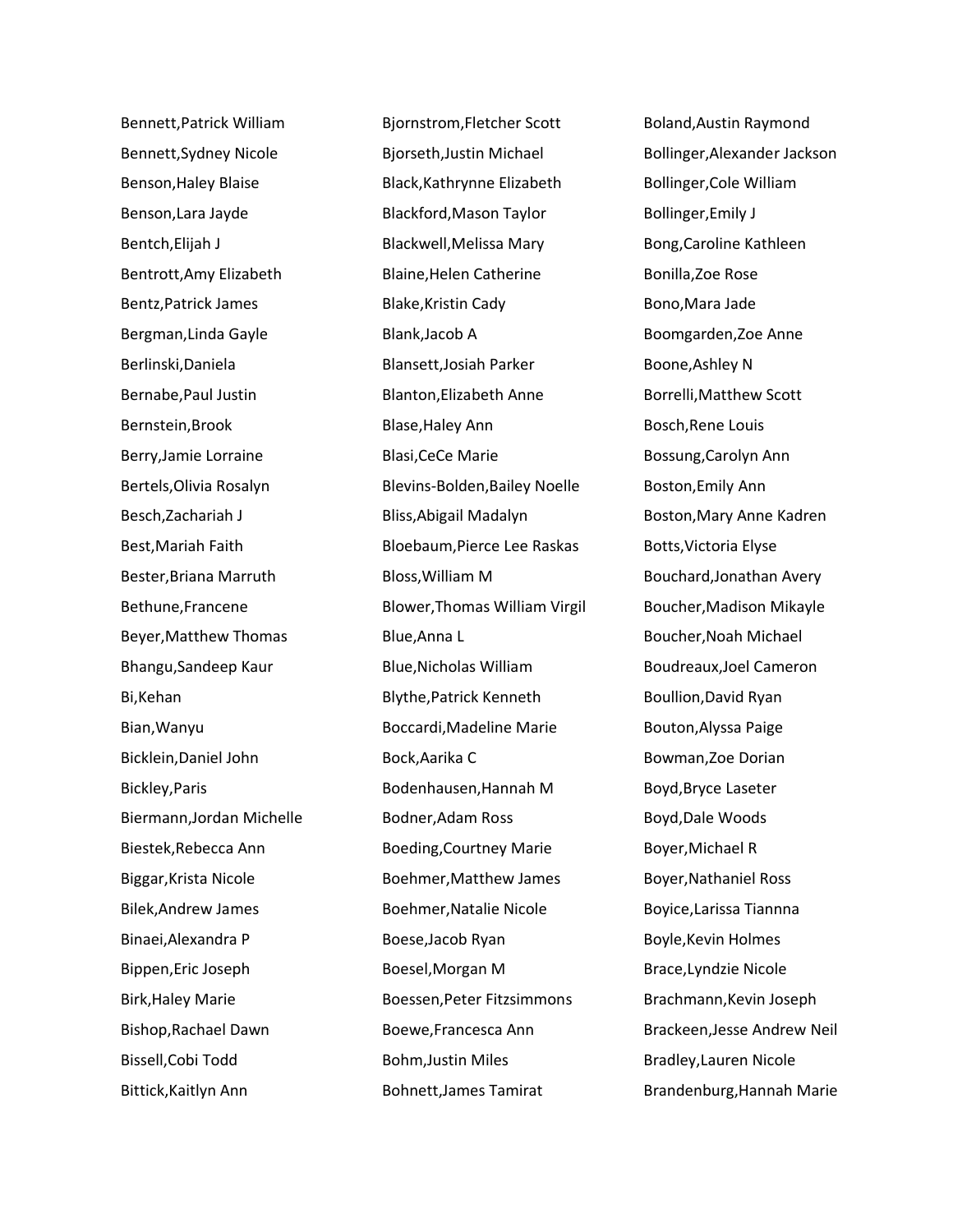Brannan,Allison Claire Brautigam,Kathryn Mary Bray,Jordan Owen Breig,Kaylina Michelle Breihan,Amelia Josephine Brekrus,Rachael Anne Bresette,Amelia Jane Brewer,Dakota Noel Brewer,Haley Mari Brickey,John Francis Bridgeman,Hesston Charles Bridwell,Shelby Leigh Briggs,Brittany Lauren Brim,Lynnsey Ciara Brinkmann,Arthur Brinkmann,Rachel Marie Bristle,Colin Evan Britzmann,Bradie Howell Brock,Haley M Brock,Owen Patrick Brons,Sabrina Louise Christina Bronsky,Cassandra H Brooks,Chelsea Lela Evangeline Brooks,Halley H Brooks,Jacob Alan Brooks,Margaret Broos,Matt James Brown,Aaron Daniel Brown,Abigail Gibbons Brown,Emily D. Brown,Hayle Rose Brown,Kailey A

Brown,Kason Joseph Brown,Katelyn Marie Brown,Katelynn Ann Brown,Lauren Kristen Brown,Mallory Rhea Brown,Samantha Jean Brownfield,Abby Elizabeth Brownfield,Valerie Elizabeth Broyles,Jennifer Joy Bruce,Savannah Grace Brunetti,Giulietta Frontali Brunk,Natalie Marie Brunnert,Christine Elizabeth Brunson,Ellen Elizabeth Bruntrager,Ellen Johanna Brusick,Maddilyn Joy Bryan,Claire Constance Bryan,Elizabeth Rose Bryant,Harper Ann Bryant,Kelsey Leigh Bub,Sabreena Linn Eichmeyer Bubbers,Sarah Elizabeth Buchheit,Jaclyn Marie Buckallew,Megan Marie Budd,Alexander James Budde,David Michael Buffington,Alyssa J Bui,Alyssa T Buikus,Michael Robert Bujewski,Allison Renate Bullock,Shade Reams Buman,Andreas Bumby,Morgan Nicole

Bundy,Caroline L Bunte,Nicole Haley Burcke,Andrew James Burdette,Lane Allison Burger,Jennifer Karen Burgess,Kadarius M Burgess,Sawyer King Burke,Megan Ryan Burke,Sharon Rita Burke,Sophie M. Burnam,Andrea Riley Burns,Colleen Elizabeth Burns,Collin Jeffrey Burns,Maryn Rosw Burnside,Braxton McGuire Burr,Seiler T Burress,Kaitlyn Grace Burris,Grace Elisabeth Busch,Mara A Bush,Jacob Paul Buska,Miles Ambrose Bussler,Kyrie Marie Bustelo,Laura Sofia Butcher,Isaiah Andrew Butler,Jennifer Candace Butler,Natalie Johanna Byars,Aliya Nicole **C** Cade,Morgan Alexis Cadet,Arielle Eliane Cagle,Ellen Caroline Cahill,Shannan Marie Cai,Fengye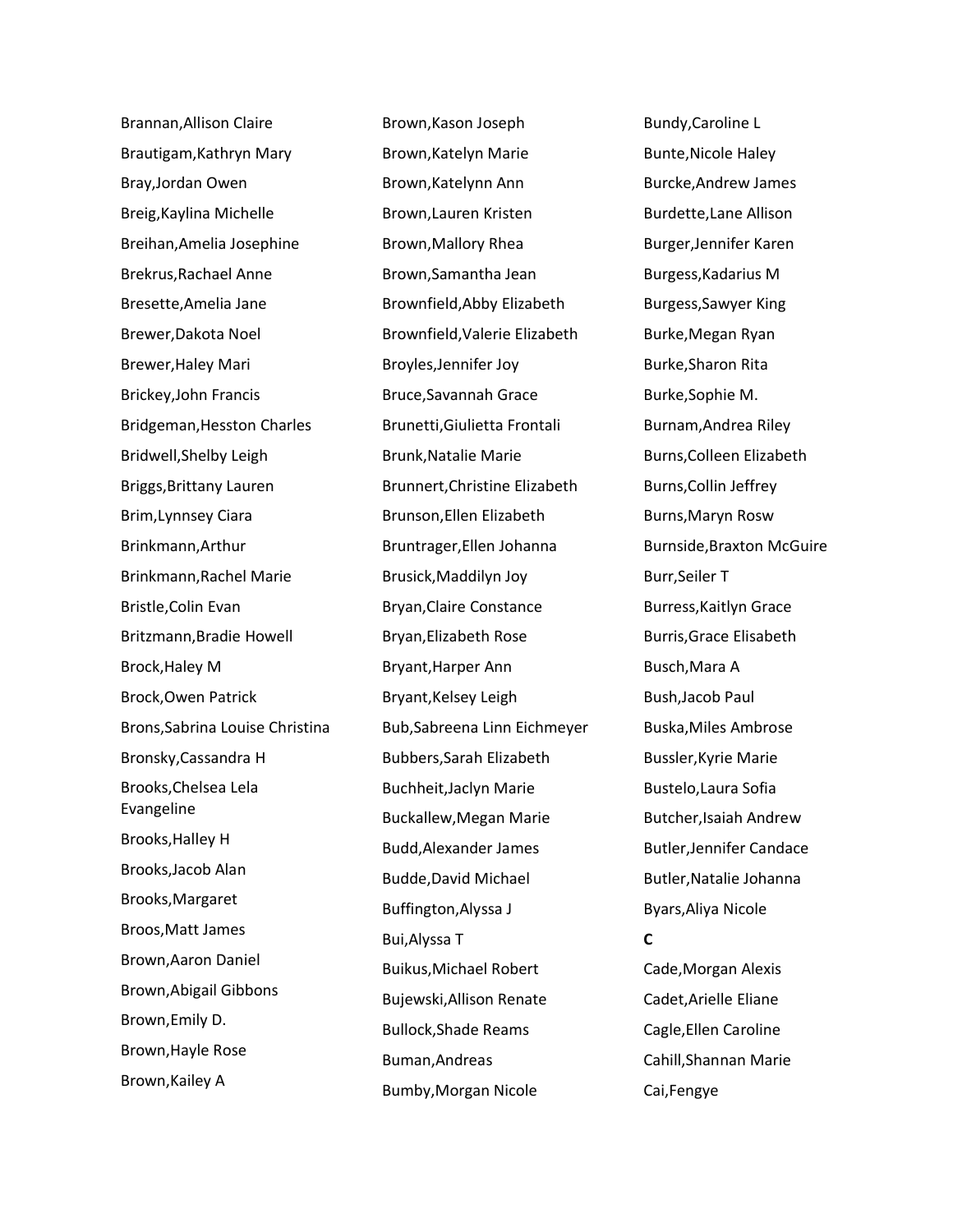Cai,Yuchen Cain,Dylan Marcus Cairatti,Anthony Benjamin Cajandig,Hannah Grace Calderon,Lydia Guadalupe Caldo,Paul Albert Deguzman Calhoun,Maureen Paige Callahan,Michael Connor Callaway,Matthew C Callistein,Dylan A Calvin,Gabriel Drumm Campbell- Jones,Ida Victoria Campbell,Amanda Kay Campbell,Casey Marie Campbell,Cassidy Marie Campbell,Emily Dawn Campbell,Sydney Frances Campbell,Therese Lauren Campo,Sydney Marie Candela,Madison Leigh Cantwell,Andrew Charles Canty,Benjamin Patrick Cao,Zhuo Cape,Hayley Elizabeth Cappetta,Alexandra Nicole Cargill,Mary Helen Carlisle,Casey Renee Carlson,Andrew Christopher Carman,Natalie Ann Carpenter,Jacob Michael Carr,Eleanor Grace Carr,Mary Margaret Carranza,Jesus Alejandro

Carson,Justin Gabriel Cartee,Ethan Douglas Carter,Aaron J Carter,Anne Meredith Carter,Judy Ann Carter,Samantha Joe Caruso,Sophia Elizabeth Casey,Jack P Cash,Jessica Lynn Cash,Kirsten Elizabeth Cassimatis,Caitlyn Marie Cassimatis,Thomas Michael Castiller,Brendan Nicholas Castro,Andrea Alexandra Castro,Chase Steven Catic,Emina Cation,Joseph John Cavaiani,Jacob Cazares,Angelica Susana Cebulko,Jacob William Cecil,Elliot Gray Celmer,Christian Michael Ceriotti,Maria E Cermak,Keith Justin Chaffin,Hannah E Chaffin,Steven Dale Chambers,Samantha Michelle Chambliss,Olivia M Champion,Ashley Dawn Chaney,Mackenzie Marie Chapman,Allyson Marie Chatterton,Claire Allen Chau,Christina

Chaudhary,Ipsa Chen,Chi Chen,Hanfeng Chen,Jiali Chen,Moyu Chen,Qianyu Chen,Rui Chen,Tianren Chen,Yi Cheng,Weitong Cherre,Gabrielle Rose Chervitz,Brian Conor Chetney,Kaitlyn Elizabeth Cheyne,Victoria Renee Chiarelli,Evan Charles Chippendale,Allison Rose Chisholm,Kyle Bradley Choate,Alexandria Marie Choi,Myung Sim Choma,Rachel Lee Chott,Rose Mary Chrismer,James Alec Christian,Daniel Scott Christiansen,Wesley Carl Christopher,Carmen River Chumley,Katelyn Christine Chun,Catherine Ciaramitaro,Nicholas Raymond Cimino,Nicholas Onofrio Ciske,Jonathan D Cissi,Emily Taylor Clapp,Daniel Augustus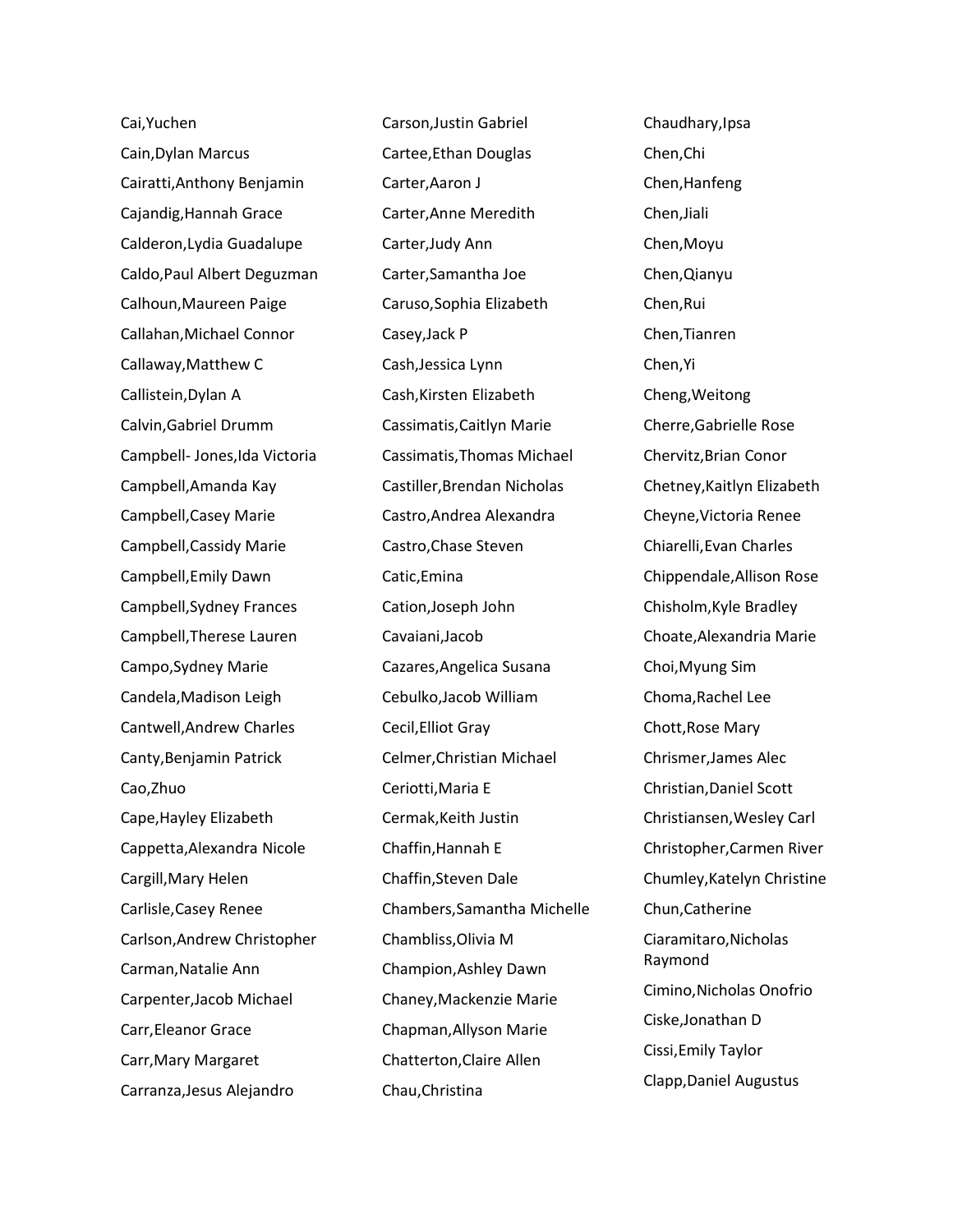Clark,Hannah Kathryn Clark,Jaime Erin Clark,Jason Ian Clarke,Madeline May Clawson,Ciara Lain Clement,Chloe R Clemetson,Sierra Christiana Cleveland,Sarah JoAnne Cliffman,Kyler Lee Clutter,Jeffery Dane Clutter,Katherine Evelyn Coates,Katherine Grace Cochran,Emily Catherine Cochran,Karlee Elise Cockrill,Hannah Marie Coffman,Mavis Flynn Cofield,Taylor Fonte Cohen,Adam J Cohen,Talya Rose Cohn,Brennan Devlin Colby,Claire E Cole,Arnold Cole,Megan L Coleman,Nancy Lee Collier,Danielle Renee Coloma,Samantha Isabel Comiskey,Sara Jean Compton,Rose Eileen Conard,Bailey Marie Conlisk,Clare Anna Conner,George Julius Conroy,Allyson Taylor Cook,Caine Thyme-Rea

Cook,Jordan Kent Cook,Marisa Dyan Cook,Maxwell J Cook,Nicholas Thomas Cook,Zachary Alexander Cool,Kyle Phillip Coonrod,Emily Marie Cooper,Casey Elizabeth Cooper,George William Cooper,Ian Grayson Henry Cooper,Lydia Mae Cooper,Madelyn Paige Cooper,Marcelese Charlie Corbett,Elizabeth M Corbin,Jessica Jane Corder,Morgan Scott Corder,Nicholas R Cordia,Madeline Grace Corley,Elizabeth Grace Corman,Samuel Robert Cornwall,Kathryn Marie Corretjer,Nicohl M. Cosby,Noah Colin Coulter,Thomas Norman Count,Logan Steven Cowan,Luke Michael Cowell,Courtny Allison Cox,Alexis Nicole Cox,Brian Dean Cox,Hailee Ranee Cox,Patrick T Cox,Sarah Ashley Crabb,Megan Elizabeth

Crader,Erin Mae Craig,Danielle Anne Craig,Garrett R Craigg,Rebecca Noel Crandell,Leah Grace Crane,Blair Kristina Crawford,Christiane-Tresor Marie Creel,Sydney Lauren Criss-McKellar,Darielle Leilani Crites,Sarah Kaye Croft,Madison Angelyn Cronley,Patrick James Crouch,Meredith Anne Crow,Alexandria Leanne Crow,Melanie Katherine Crowder,Zola Jo Crowe- Barnes,Zoe Lorena Crowley,Margaret Kendall Croxville,Kimberly Ann Cua,Kathryn Rose Culley,Zachary C Cummins,Baylee Marie Cumpton,Chance Augustus Cunningham,Candace Tonay Cunningham,Megan Colleen Cunningham,Taylor Mercer Cupp,Mason Michael Curland,Brianna Helen Curtis,Corinne Elizabeth Cushing,Kellen Michael Cutolo-Ring,Alessandra Cara Czopek,Madison Taylor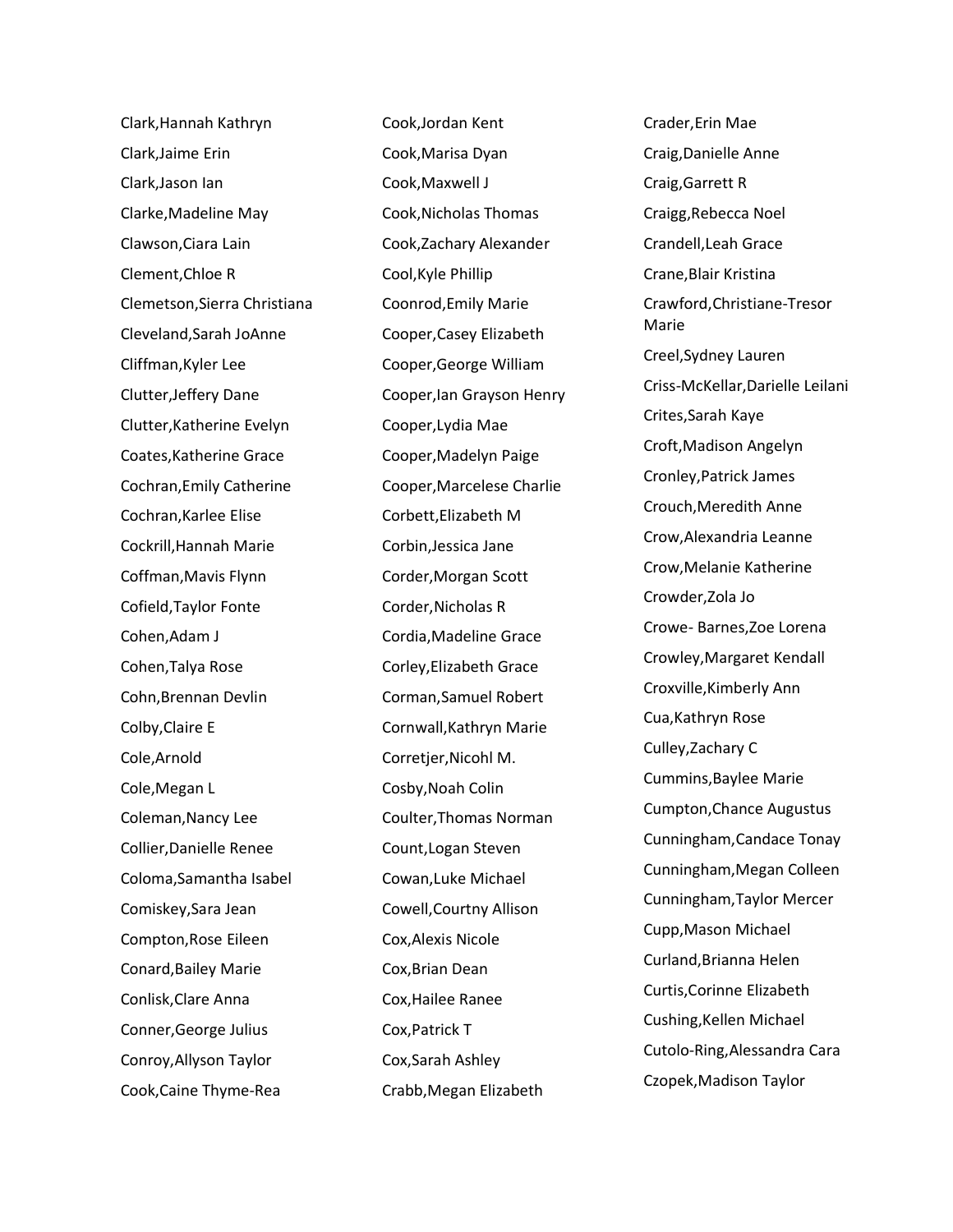#### **D**

D'Amico,Sarah Emily Dabney,Lakelyn Kennedy Dade,Christopher Michael Dagenais,Megan E Dailing,Taylor Ann Dakich,Connor Thomas Damolaris,Jaclyn Elyse Danesi,Oshiobugie Sherifat Daniel,Nathan Geoffrey Danto,Samantha Emily Darmody,Lauren Elizabeth Dart,Megan Christine DasMadan,Shyan Daub,Lucas Davenport,Matthew Thomas David,Brendan Michael Davidson,Adriene Tiara Davis,Alana Simone Davis,Brooks Thomas Davis,Carrie Lucile Davis,Kevonne E Davis,Kristin Michelle Davis,Luke Campbell Davis,Maline Elizabeth Davis,Matthew Paul Davis,Nathaniel William Davis,Sinclaire Grace Davis,Solomon Job Davis,Stacie Kimberly Davis,William Thomas Day,Abby Dawn De Boer,Ian H

De Boer,Madeleine Kay De Oliveira,Luana Farias Dean,Courtney M Dean,Daija Shalace Deckert,Elizabeth Josephine Dee,Allison May Dee,Caroline Marie Dehr,Nicholas John Deimeke,Gabrielle Angelique Deimeke,Mikaela Marie Deitelhoff,Sarah Colleen Dejonge,Chandler Allen DeJoode,Zachary Michael Del Pico,Clayton Delano,Mary Eileen Delcourt,Madalyn Grace Delisle,Clarke Robert Demartino,Michael Anthony Dempsey,Herbert Dominic Demuria,Samuel Robert Denton,Zachary A Derosa,Theo Alexandre Derry,Nora Coates Desai,Avi Buddy Deschenes,Simone McCulloch Deshler,Teryn Leann Desneux,Jonah David Dettmer,Robert Alexander Deutsch,Kevin Louis Devaughn,Devon Ashley Devivo,Carolyn Margaret DeWeerd,Madison Jae Dewitt,Megan Nicole

Diamant,Leonardo Jack Dickison,Brady Robert-Kanematu Diederich,Mallory Julia Diepeveen,Mitchell G Diers,Grace E Dietrich,Hannah N Dietrich,Marisa G Dietz,Brianna Ashley Dillingham,Hanna Jo Dillon,Grace Elizabeth Emelia Dillow,Megan Leigh Dinkel,Holly Marie Dinwiddie,Amy Leanne Dismer,Colin James Divine,Madeline Meriwether Dix,Melanie Richelle Dixon,Gage Michael Dixon,James Bohannon Diya,Khalil Fadi Doak,Zachary A Dockins,Alexandra E Dodge,Jessi Kaitlyn Dodson,Alexis Riko Doerr,Allison Christine Dolan,Colin Christopher Dolezal,James Melvin Dominguez Salinas,Michelle Anaid Dominguez Salinas,Mitzi Ariadna Dominguez,Aldo Gregorio Dommaraju,Shravan Rama Donahue,Brianna Nicole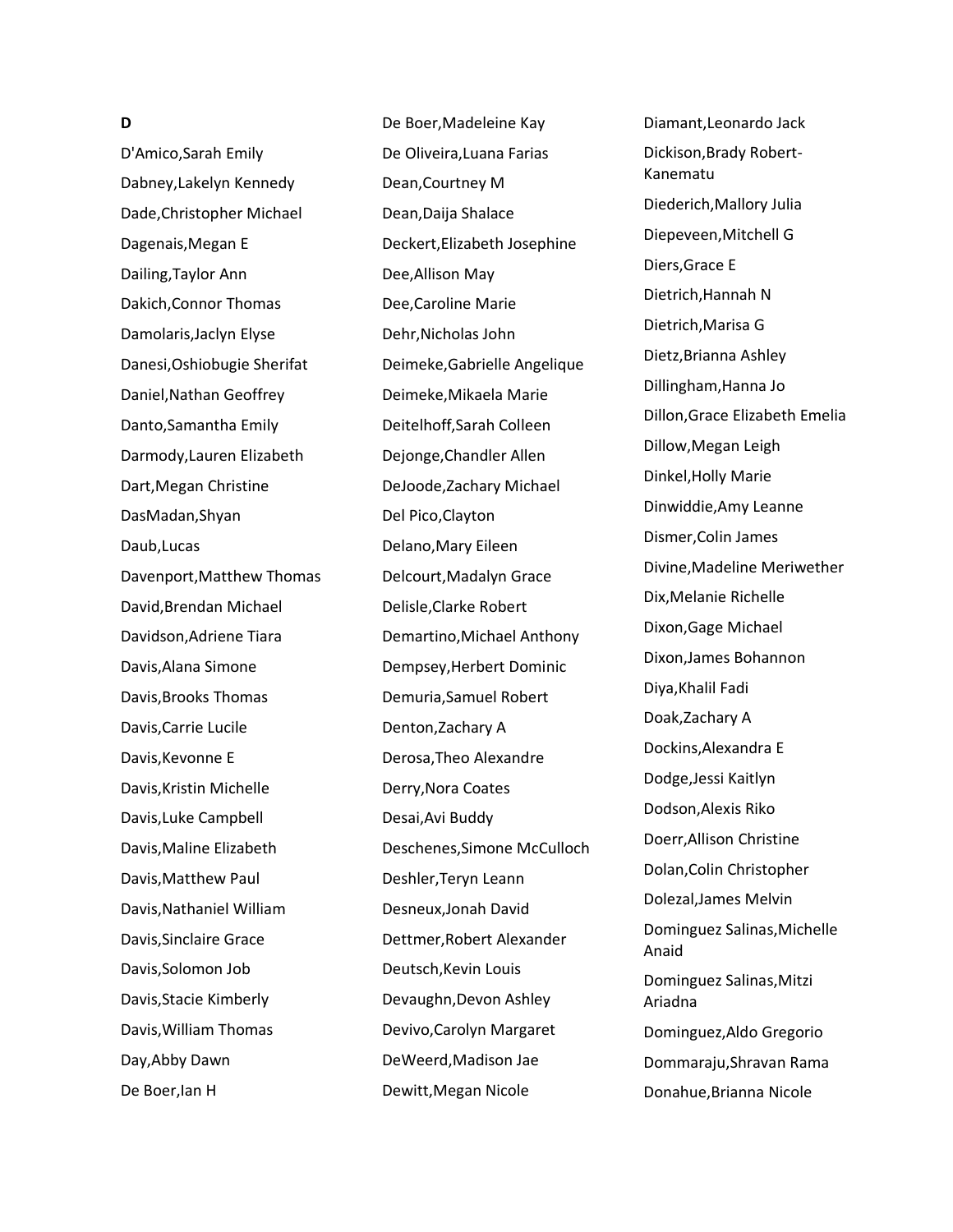Donald,Chloe E Donavon,James Patrick Donavon,Samuel L Dong,Qingyao Dong,Ying Donnelly,Kathryn Elizabeth Donohoe,Paige Neva Donovan,Jessica Anne Donovan,Sean Michael Dorband,Alexandria Rae Dore',Adam Louis Dorgan,Madison Shelly Dorman,Delaney M. Dorow,Tanner James Doser,Darian D Doss,Celine Michelle Doss,Mariah R Dotzel,Michael Dougherty,Bailee Lauren Dougherty,Kelly Jill Douglas,Jacob Mitchel Douglass,Madeleine Jeanette Downing,Lucy Kendall Doyle-Barker,Levi Tyler Drainer,Abby Draper,Kelly M Drewel,Mikaela Alexandra Drexler,Alex Matthew Dryer,Ross Michael Dubinsky,Jaxson A DuBois,Grant Richard Duff,Cierra Marie Dullard,Connor John

Duncan,Andrew Lawrence Dunlap,Tyler Coleman Dunn,Caroline Marie Dunn,Dustin Michael Dupree,Christine Anne Durchholz,Eva E Dutzy,Kaitlynn Dwornik,Maciej Pawel Dye,Caroline Joan Dyer,Laurie Kathryn Dysart,Lydia Louise **E** Eagan,Josh M Earley,Ross Andrew Easley-Mahaffey,Hunter Morgan Easterling,Jazzmine Eaton,Amanda Michelle Eckert,Allison Janell Ecoffey,Cullen Thomas Eddy,Jordan Dean Edgar,Jessica Linne Edgington,James Edoho,Jessica Ijeoma Edwards,Lillian Christine Eggerman,Joseph Michael Egley,Austin Wade Eisterhold,Amber Nicole El Buri,Jude A Elbert,Emma LeAnn Eldred,Emma Kate Elking,Nathan Eugene Ellenberger,Laura Elizabeth Ellis,Aiden Conrad Ellis,Andrew Daniel Ellis,Brock Anthony Ellis,Sydney Ellzey,Annie Jordan Elrod,Emma Page Elsey,Caroline Adele Elsey,Haydn S Elver,Ashlie Ayten Elzoobi,Omar Adam Emery,Brooke Elizabeth Emmitt,Caroline Glenn Engel,Connor Mathew Engelage,Allison Kendell English,Richard C Enright,Dana Epperson,Joseph Michael Erickson,Stephen Michael Erneste,William John Eshelman,Amanda Nicole Esposito,Brianna Rose Esser,Logan Kelly Estep,Andrew J Estrada,Cole Michael Etzold,Breanne Dee Evans,Amanda Mae Evans,Taylor A Everett,Kayla Marie Everett,Zachary Ryan Everson,Bridget Jean Ewing,Sabrea Fay Ewy,Ryley Belle **F**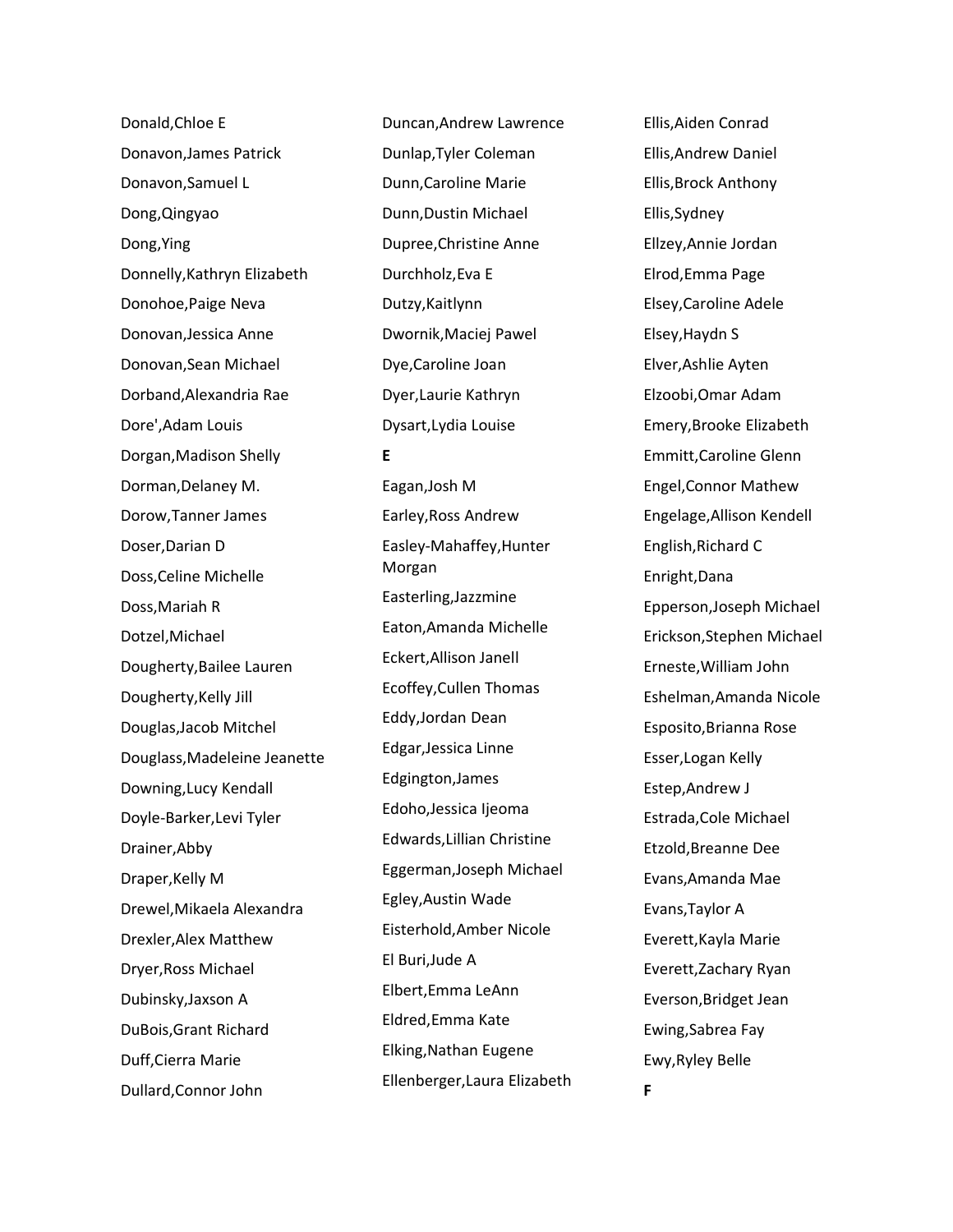Fagan,Conor Martin Jude Fagan,Daryl Ann Fagan,Ellie Fahey,Hannah Elizabeth Faiella,Sophia Pinquet Fairfield,Tuscan Alexander Famuliner,Shannon Noel Fan,Yihui Fang,Xiaoyan Fang,Yuhang Fansher,Andrew Thomas Farhadi,Ali Sina Farley,James William Farmer,Samantha Neff Farnan,Kyler Joseph Farr,Zoe Fasbender,Hannah Shayne Fauble,Kadi Nicole Faust,Morgan Riley Feagan,Hannah Christine Feehan,Emily Katherine Feghali,Nour Antoine Feigen,Madison Lorraine Feinberg,Daniel Joseph Feng,Ji Fennell,Hunter Joseph Ferguson,Elizabeth Rose Ferguson,Jazmyn Imani Ferguson,Jessica Chelcie Ferguson,Kathryn A Fernandez,Lorena Rachele Ferreri,Joseph James Ferrick,Cassandra Marie

Ferris,Raymond Matthew Ficken,Sean Wesley Fiedler,Chelsea Lauren Fields,Clarabelle Aurelia Fiesta,Natalie Kaiulani Figueroa,Elena Victoria Filer,Christopher Michael Finazzo,Giovanna Nicolette Findley,Daryn Duanee Fink,Rebecca Erin Finn,William James Finnegan,Samuel David Fiordelisi,Anna Maria Fischer,Chelsea Rae Fischer,Mary Margaret Fish,Ashlee Thomas Fitzgibbon,Lillian Rebeca Flanders,Abigail Rose Fleming,Lauryn Leiko Fletcher,Alexander Thomas Fletcher,Heather Rose Flinchpaugh,Michael C Foeller,Laney Marie Fonville,Sidne Elise Forte,Ethan K Fortner,Brooke A Foster,Allisa J Foster,Hannah Blu Foster,Katherine Elizabeth Foster,Rachel A. Foushee,Victoria N Fox,Alex L Francka,Baylee Anna

Frank,Brennan Jacob Franke,Emily Michelle Franke,Michael Shawn Frantz,Bradley Ware Fray,Leah Victoria Freeman,Samantha Belle Freirich,Jeri Ann Frerking,Caleb Joseph Freund,Katelyn Mae Freund,McKenna Camille Frieders,Melissa A Froderman,Jennifer Rose Frook,Evan J Frost,Joshua Cameron Fry,Hillary Lauren Fry,Laura Elizabeth Fryman,Morgan Alexia Fuemmeler,Bryce D Fuller,Sarah Nicole Furtick,Amanda Elizabeth Futch,Nicole Ashley Fyten,Nicole Alexandra **G** Gagliano,Claire K Gahl,Martha Trauth Gajagowni,Saivaroon Goud Gajan,Peyton Elizabeth Gajda,Jacqueline Anne Galey,Madison M Galindo,Teresa Angelica Gallagher,Aileen Anne Gallina,Justin Alexander Galvin,Alexander Charles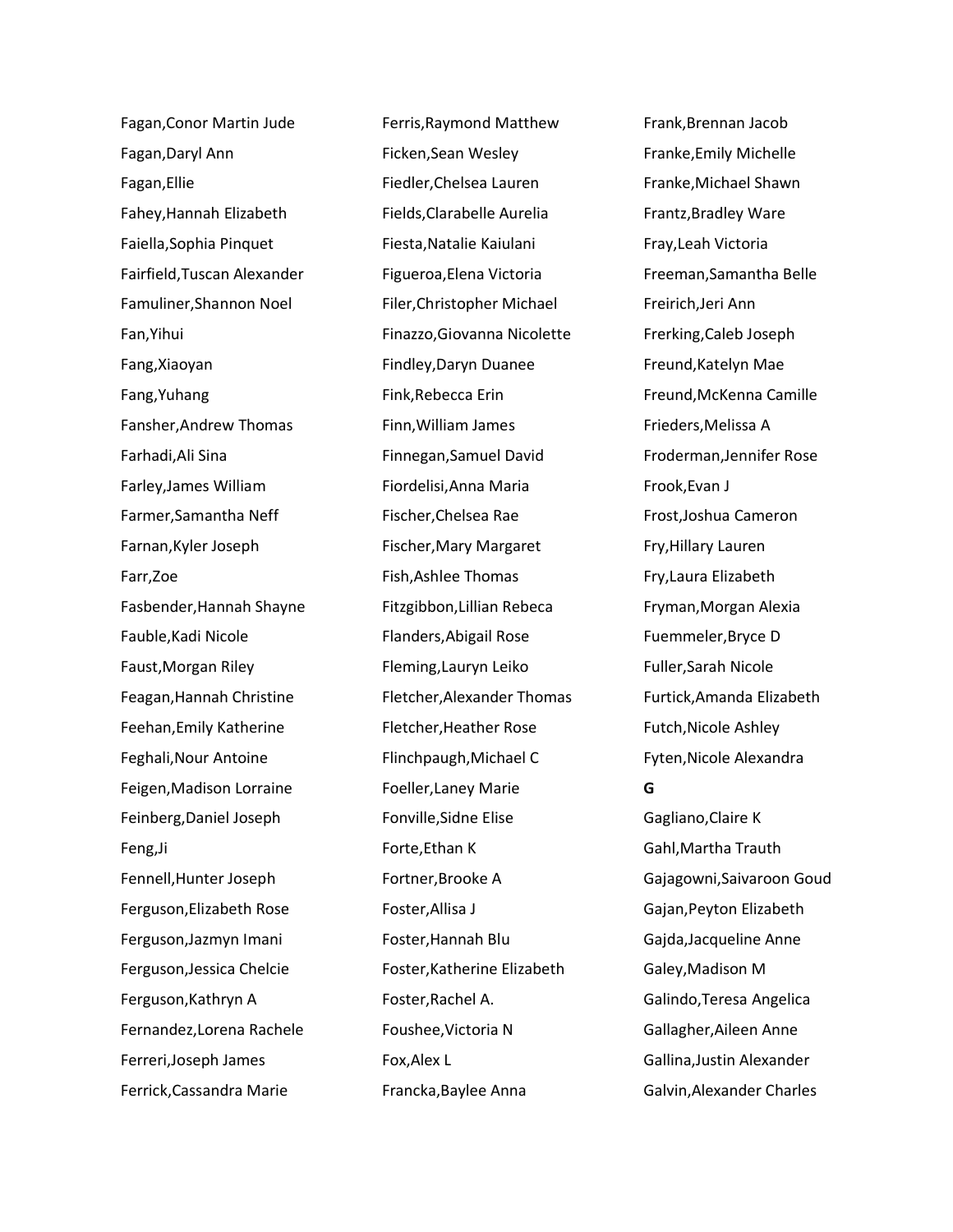Gamache,Curtis Vincent Gann,Lauren Sherwood Mei-Ting Gannon,Ryan McDonough Gao,Tiying Garbs,Mason Michael Garcia,Alyson P Gardiner,Grant Donald Gardner,Kelsee Jane Garg,Arun Garling,Cassidy Brooke Garrett,Amanda Elise Garrett,Cale Michael Garrett,Cheyenne Autumn Garrett,Madison E Garrett,Olivia Jane Garrison,Olivia Grace Garrity,Katherine Lynn Garske,Grant Gassel,Haley Joanne Gasser,Ally Rae Gassmann,Gabriel E Gatten,Lucas Daniel Gattuso,Kristin Nicole Gauthier,Austin Steven Gavril,Melanie Elizabeth Geed,Kierin Amanda Geisinger,Thomas Andrew Gelvin,Emmanuel Joseph Gender,Jamie Patricia Gentile,Alexandria Nicole Gereau,Graydon Buchanan Germino,Mackenzie A.

Gerstner,Kale Michael Gesling,Riley Chance Gholston,Autumn Diane Gibbs,Elizabeth Claire Giddens,Madison Alane Giefer,Josie Ann Gienke,Ben Eric Gieseke,Steve Davis Giglio,Madison Rose Gigliotti,Gianna Maria Gilbert,Nicholas John Gilden,Michelle Adina Giles,Garrett T.H. Gill,Jacob Damon Gill,Jonathan Jabez Gillen,Caius Martin Gilmer,Sarah Elizabeth Gilstrap,Andrew Harrison Givens,Karissa Imani Gjata,Joseph Matthew Glab,Terra Rose Glasgow,Shannon Marie Glass,Austin Tyler Glass,Tiana Annette Glastetter,Emalyn Rose Glavan,Kara Bethany Gleeson,Jenna Rose Gloe,Emma Marie Glorioso,Anna M Glover,Matthew Garrett Gneuhs,Keelan Mackenzie Gnibus,Georgiana Rose Godar,Melissa Elizabeth

Godas,Nicholas John Godding,Quinn Harris Godier,Kelsey L Godwin,Ziyuan C. Goehman,Blake Michael Goewert,Andrew M Goings,Forrest Taylor Goldacker,Courtney Nicole Goldacker,Whitney Nadine Gomez,Caroline Patricia Gomoll,Danyell Opal Gomon,Michael Wesley Gonzalez,Breanna Ruth Gonzalez,Gabriela M Gonzalez,Joshua Michael Gooch,Sydney Alexis Goode,Zachary Omer Goodwin,Kyle Steven Gorden,Brandt T Gordon,Andrea F. Govreau,Alexis Anne Gradoville,Jack Evoy Graham,Connor Joseph Graham,Gene Patrick Graham,Heather Mackenzie Graham,Matthew David Grant,Cameron G Grant,Sarah E Grant,Zachary Rudolph Grantham,Ryan Christopher Grasher,Cody Lenn Grau,Saylor Elizabeth Gray,Dane H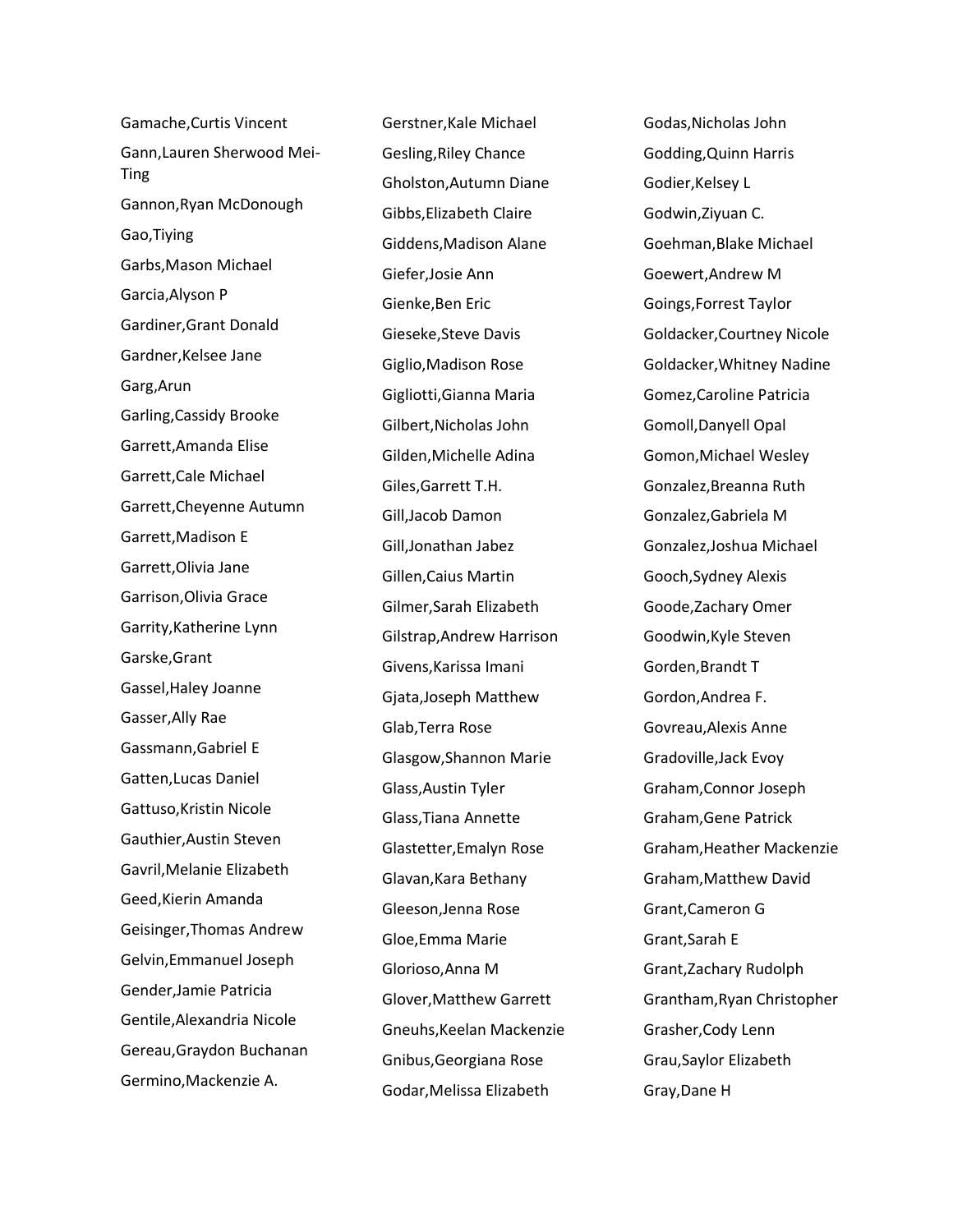Gray,Daniel Joseph Gray,Meghan Elizabeth Grayson,Olivia Ann Greaves,Dylan Jeremy Green,Abigail B Green,Amie Elizabeth Green,Ashley Nicole Green,Brooks Phillip Green,Matthew Lee Greenan,Kimberly Ann Greenberg,Skyler J. Greenway,Ryan Alexander Greenwell,Olivia Marie Grefrath,Nicole Elizabeth Grega,Austin Joseph Gregory,Alyssa Mackenzie Gregory,Brittany Aliyah Gregory,Wyatt Thomas Grellner,Tyler J Gremmel,Brian Greubel,Andrew Robert Grewal,Balpreet Griffero,Francesca Kathleen Griffin,Tiana Tia Gronauer,Margo Kayser Gronniger,Haley E. Groom,Ryan Michael Gross,Justin Craig Gruender,Sheldon Lewis Guan,Sijia Guberman,Lisa Nicole Guerdan,Luke Michael Guidry,Taylor Dione

Guignon,Grace Elizabeth Guinn,Abagail Kay Gustafson,Kody Ryan Guthrie,Allan Edward Gutierrez Lozano,Gustavo Giovanni **H** Haag,Avery Katherine Haas,Kyra Calais Haase,William Edward Hacker,Kiley Diane Hackworth,Alex Michael Hader,Samuel Lawrence Haeffele,Madeline Elizabeth Hafner,Pamela Gabrielle Hager,Katherine Grace Haggerty,Victoria Ann Hale,Emma S Hales,Paul Austin James Hall,Alexandria Crystal Hall,Alexis Elizabeth Hall,Hannah Elizabeth Hall,Kaitlin Morgan Hall,Trent Jason Hallam,Adam Christopher Hallman,Taylor Gray Halsell,David Andrew Hamilton,Caitlin Mary Hamilton,Madison Anne Hampton,Erica Rose Hampton,Matthew Steven

Han,Kyungwoo

Han,Nicholas Kheejang

Handley,Jake Maloney Hannemann,Emily Elise Hanson,Katherine Mary Hantak,Victoria A. Hanus,Andrea M Harder,Jonathan Lee Hardy,Tiffany Rose Hargis,Paige Ashley Harig,Joseph Edward Harmata,Alexander Snyder Harmata,Diana Maria Harmon,Amira C Harmon,James Dalton Harper,Hannah Elizabeth Harper,Jennifer Christine Harper,Joseph Michael Harper,Kaydee Camille Harper,Keegan George Harrell,Riley Mahone Harrington,Taylor Michelle Harris,Kennedi Danielle Harris,Madison Grace Harrison,Holly Rebecca Harrod,Emily Louise Hart,Shelby R Hartlieb,Hannah Marie Hartnagel,Elizabeth Pfeifer Hartnett,Kaitlyn Blair Hartrup,Briar Makay Hartwig,Jacob William Harvell,Austin Scott Hasek,Anthony Austin Hasler,Andrew Edward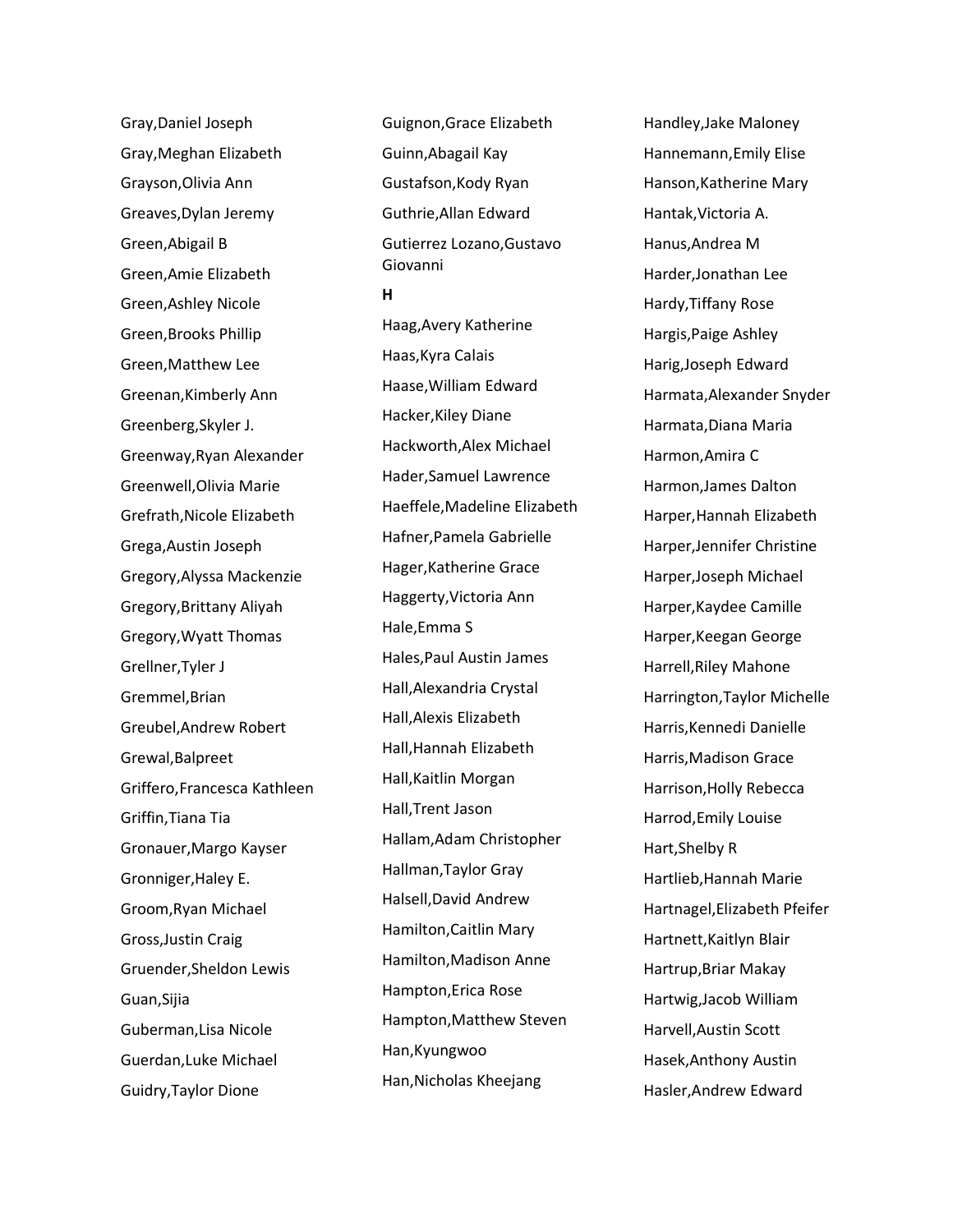Hatchard,Harrison Forrest Hatt,Shannon Elizabeth Hatzigeorgiou,Julia Christina Haug,Kailin E Haun,Polly Josephine Hausman,Alexander Charles Haussman,Anna Claire Hawkins,Casey Jay Hawkins,Frankie Taylor Hawkins,Kaylie Nicole Hawn,Alexander George Hay,Brenden Patrick Hay,Kyle Anthony Hayden,Sydney Joi Hayes,Allison Marie Hayes,Katherine Joyce Haynes,Chelsea Olivia Haynes,Jackson Brewster Haywood,Kristian Gabrielle Hazelton,Katherine Ann He,Hang He,Kunhong Head,Jayla Aurielle Healey,Robin Cheyenne Healy,Maura Fang Hui Heath,Natalie N Heatly,Kyra Nicole Heckner,Sierra Hedgecorth,Sidney Drue Hediger,Erin Elizabeth Heffern,Sabrina Joy Heflin,Benjamin Lee Hegeman,Phillip Christian

Hegger,Alena Marie Hehr,Rachel L Heidinger,Anna Elizabeth Heigl,Lillie Joanna Heil,Sally Drew Heiman,Grace Anne Heiman,Mary Quinn Heimann,Cameron B Heimbach,Grace Suzanne Heinze,Marigrace C Helm,Gwyneth Kate Helmken,MiKayla Nicole Hemmingsen,Lanie Alexis Henderson Carson,Autumn Henderson,Inlana Henderson,Kevin Lance Henderson,Tiana M Hendrickson,Casey Nichole Henke,Joseph Corey Henleben,Claire Eaton Henley,Victoria Marie-Louise Hennessey,William Thomas Henry,Cole Johnathon Henry,Nate Austin Henuber,Edward Cannon Henuber,Kaitlyn Rylee Henzler,Alyssa Noel Hernandez,Joseph Michael Hernandez,Robier A Herr,Shelby Eileen Herron,Dennis David Heruth,Hans Bridger Herwig,Maria K

Hess,Shannon Christine Hesse,Gabrielle Leigh Hessler,Morgan Marie Hessler,Nicole Catherine Hessler,Tyler Michael Heuer,Holly Christine Heutel,Carolyn Vance Heuton,Alaynna Ashley Hicks,Elizabeth Lane Higginbotham,Alexander Kent Higgins,Erin Michelle Hilbert,Hailey Jo Hiley,Jacob Todd Hill,Drew William Hill,Maya Marie Hill,Meagan Elizabeth Hill,Megan T Hill,Regan Theodore Hill,Ryan Tinsley Hilleren,Mary Elise Hills,Madeline Elizabeth Hilotin,Elyse Marie Himmelberg,John Michael Hinch,Thomas Jonathan Jackson Hindle,William Matthew Hines,Maya Janae Hinken,Alex Patrick Hinner,Garrett Walter Hinshaw,Kelsey Marie Hinson,Sarah Nichole Hirschhorn,Micki Neiman Hoback,Patrick Harrison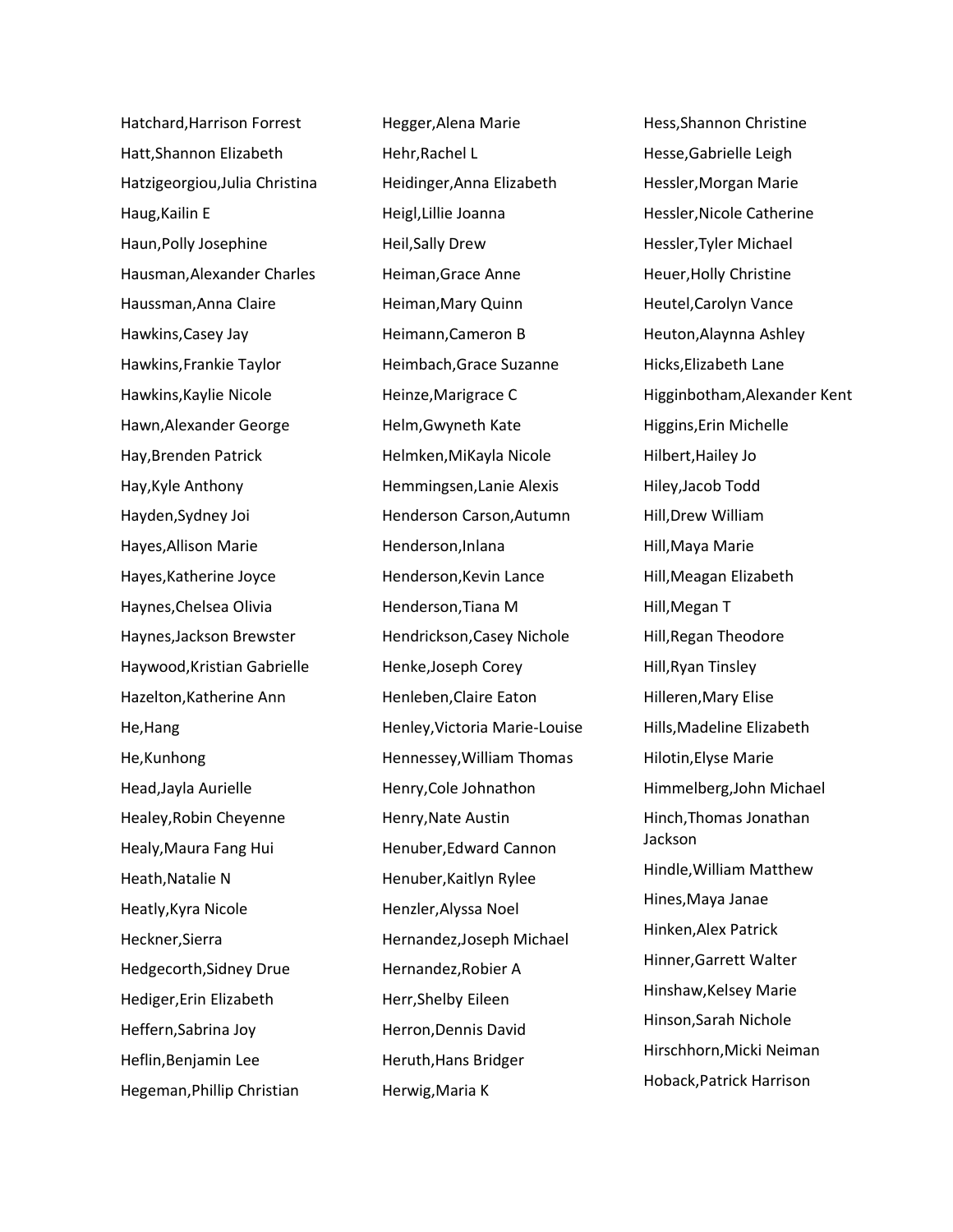Hobbs,Lilian Jean Hobeck,Andrew Tyler Hochanadel,Hailey Marie Hodel,Lucia Lynn Hodges,Baker Charles Hoeferle,Brooke Elizabeth Hoekzema,Hannah Ruth Hoerchler,Erin Marie Hoerr,Allison Paige Hofelt,Rebecca Lynne Hoffman,Samantha Kaye Hoffmann,Samantha Marie Hoffmann,Tyler R Hohman,Colin Robert Hoja,Micah Danielle Holden,Samuel Layton Hollaway,Julia Mackenzie Holliday,Amelia Marie Hollingsworth,Victoria Layne Hollomon,Amanda Rae Holmes,Celeste Marie Holmes,Nathan Shane Holmes,Romia Monea Holt,Jensen Nicole Honig,Cecilia T Hopkins,Andrew Scott Hopkins,Madyson Reid Hopkins,Melissa Nicole Hopkins,Sydney Jayne Hoppe,Natalie Grace Hornacek,Sadie R Horner,Kevin Joseph Howard,Blake Marie

Howard,Loren Elizabeth Howe,Candice Skyler Howell,Garrison Richard Howell,Maria Therese Howell,Sade Ruth Hu,Haiting Huang,Jinya Huang,Michelle Ming-Tze Huck,Malory Danielle Huck,Molly Grace Huckfeldt,Rose Kristine Hudson,Matthew Ray Huff,Hayden Khazei Huffaker,Kailey R Huffman,Christiana Gwen Hughes,Allison Marie Hughes,Kara Michelle Hughes,Kiara Dawn Hughes,Sierra Marie Hughs,Joseph Aaron Hull,Kelly Nicole Hulver,Andrea Leigh Hume,Haley Nicole Hunsaker,Alyssa VeSean Hunt,Audrey Lee Hunt,Evan Michael Hunt,Garrett Lee Hunt,Joshua Ryan Hunt,Olivia R. Hunter,Selena Victoria Hunter,Trey M Hunzeker,Zachary Erin Hurng,I-Chun

Huskey,Leah Nicole Hussain,Najeebah Sarah Hussain,Nakiya Hussam,Zaynab Ali Hussey,Ethan Thomas Hutchins,Romanus Joshua Hutchinson,Andrew Elliott Hutzell,Melissa Marie Hyatt,Alexander H Hynes,Lauren Suzanne Hyslop,Alex Elizabeth **I** Ibrahim,Khadijah Ajoke Iglehart,Colin David Ikoro,Blessing Ilis,Shammai Melissa Infield,Megan Amanda Ingberg,Brian Thomas Inglis,Kelsey Alexis Ingold,Harrison Gregory Ingram,Ryan Michael Irmen,Jacob P Ismail,Wan Nur Khairunnisa **J** Jachniw,Alyssa Marie Jacobs,Austin Lawrence Jacobs,Claire Louise Jacobs,Gabriella Brittany Jacobsen,Anthony Kenneth Jacolin,Aurore Jaeckels,Rebecca Danielle Jaegers,Daniel A Jajou,Angel Samir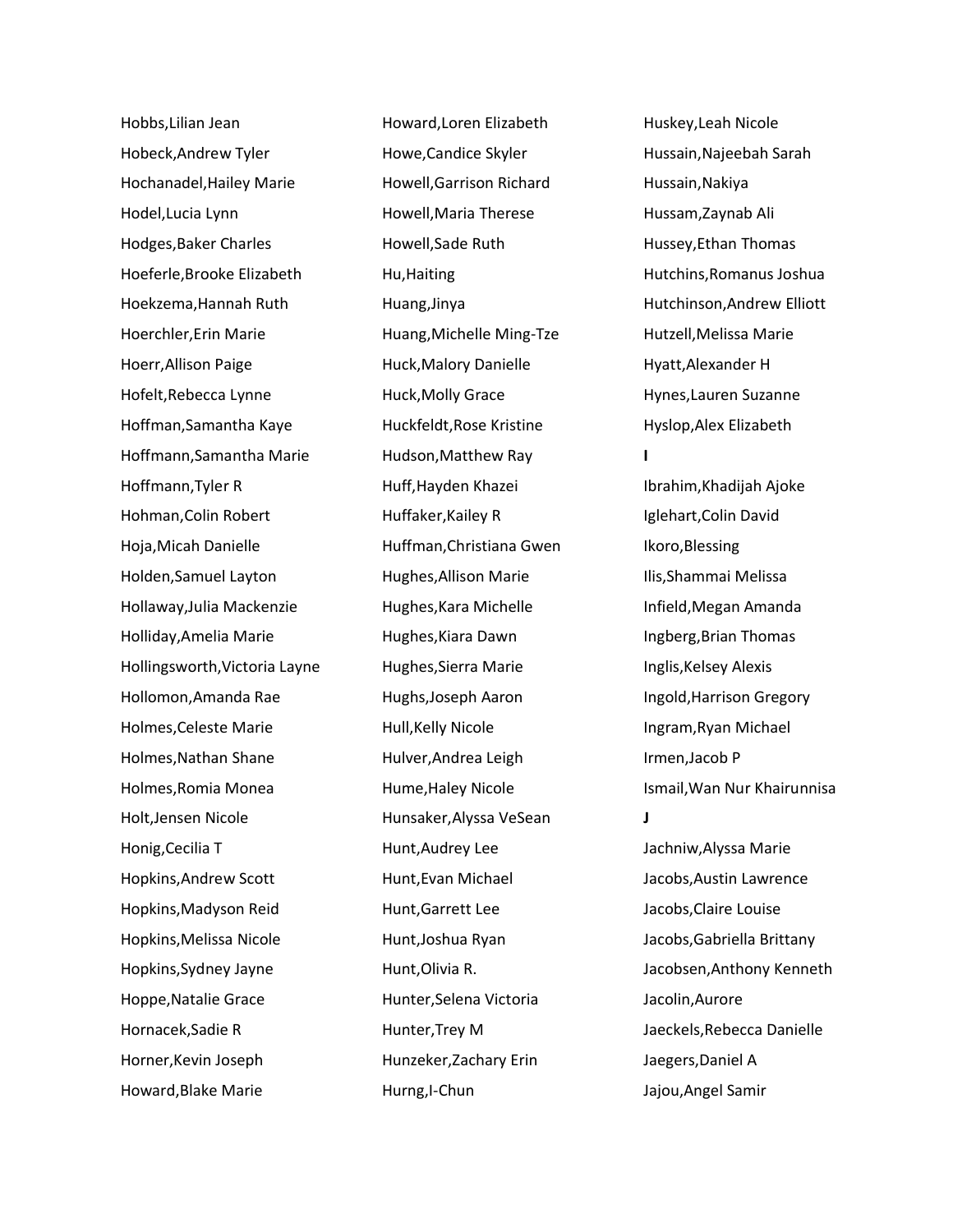Jajou,Merna Samir Jamboretz,Karissa M. James,Dillon Wesley James,Megan N Jarvis,Landon Cole Jemerson,Arin Lachelle Jenkins,Alexis Taylor Jenkins,Erica Michelle Jennings,John Logan Jennings,Taylor S Jermain,Zachary Phillip Jerominski,Chelsea Michelle Jess,Sadie R Jezewak,Clayton Paul Jhee,Seung Hwan Jiao,Chengyu Jobe,Delaney Dawn Joggerst,Sarah Kate Johnson,Blair Elizabeth Johnson,Chad Michaael Johnson,Devon Brooke Johnson,Griffin Marshall Johnson,Jasmine-Kay J.L. Johnson,Jeremy Matthew Johnson,Kearra Nicole Johnson,Keaton Isaac Johnson,Laurence Brendan Johnson,Samuel Lee Johnson,Sydney Kathleen Johnston,Alexander Damon Jolley,Sarah Marguerite Jones,Beverly Jean Jones,Bria Chanell

Jones,Erielle Jones,Ian Alexander Jones,Joshua Allen Jones,Landon Taylor Jones,Laura Kathryn Jones,Mackenzie Amanda Jones,Marissa Kaye Jones,Melanie Elizabeth Jones,Ryan Michael Jones,Samantha Lynn Jones,Tyler W Jordan,Nick Andrew Joslyn,Elizabeth Contino Judd,Sarah Anne Juranek,Evan Michael Jurkiewicz,Gabriela Ewa Juszczyk,Christopher James **K**

Kaczmarek,Abigail C Kaempfe,Madison Sue Kaestner,Kelly L Kahalnik,Sloane Sydney Kainth,Jagjot Singh Kalamboukas,Manuela Kane,Devin Michelle Kane,Matthew J Kang,Beiwei Kang,Hyoeun Kang,Soomin Kanies,Brock Daniel Kappelmann,Lydia Jean Karney,Kaitlin Elaine Karp,Jacob Francis

Katti,Sumidha Kattesh Kauffman,Hannah Noel Kaufman,Jared Howard Kaufman,Natasha Michelle Kaveler,Devin Paul Ke,Yaqi Kearns,Patrick Hayes Keen,Caitlyn H Keesey,Nicholas Joseph Keeton,John Thomas Keeton,Ryan Michael Kell,Zoe Angeline Keller,Amy Patricia Kelly,Joseph Patrick Kelsey,Dana Alexandra Kempen,Mollie Kathryn Kempfer,Jamie Elizabeth Kendzior,Cayla Rae Kennedy,Robert Trey Kenney,William Marshall Kent,Justina M Kenyon,Colin Canfield Kerr,James Andrew Kerridge,Kasia Raquel Kessinger,Cayla Rochele Kessler,Reid Penfield Ketcher,Katherine Anne Ketcherside,Carlye Nicole Key,Dana Marie Khan,Afsah Iqbal Khengar,Payal N Khenissi,Muhamedali Faruk Khoury,Audrie Grace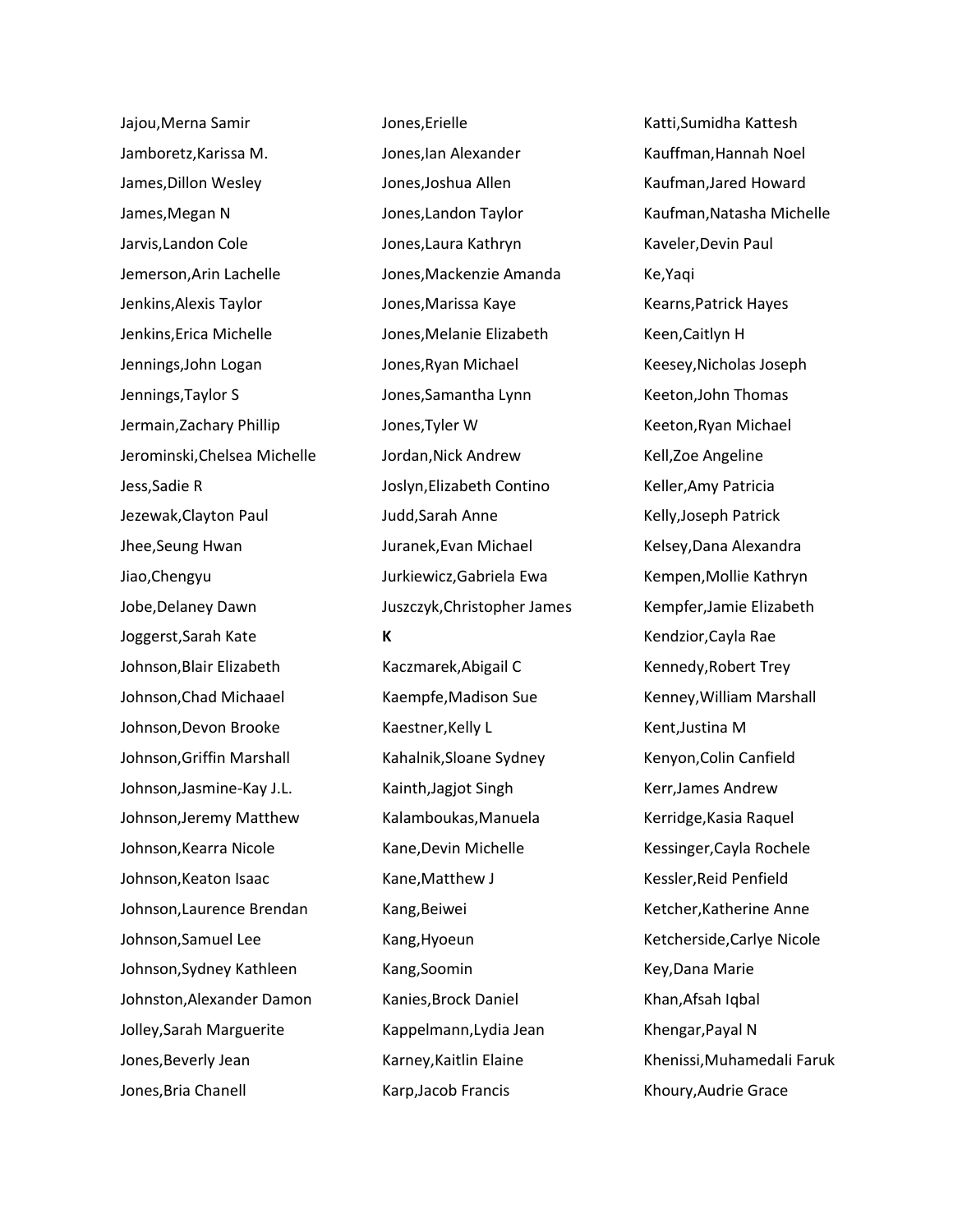Kiehl,Paige Elizabeth Kielty,Abigail Sierra Kiley,Victoria Marguerite Killmade,Teresa Elizabeth Kim,Hye Jun Kim,Nayeon Kimaiyo,Alfred Kipruto Kimminau,William Colton Kincaid,Devon Mason King,Brenton Miles King,Courtney Taylor King,Jeffrey Michael King,Jennifer Jean King,Kiana Antionette King,Michelle Nichole King,Milan J King,Patrick Delaney King,Sean Jamal Kinnison,Payton Bliss Kirkpatrick,Brady Thomas Kirkpatrick,Ceara Denise Kirkpatrick,Chaley Anne Kirrish,Eden Shaw Klaas,Meghan Elizabeth Klarsch,Austin James Kleinman,Mackenzie Brooke Kleist,Zachary Joseph Klemm,Victoria Davison Klimt,Taylor Ann Kline,Nicholas Patrick Klinghammer,Samantha Jane Klinkhammer,Andrew Cy Kloepper,Ashley Marie

Kloess,Carley Jordan Klohmann,Jake Randall Knamiller,Keyaira Lynn Knapp,Ryan Scott Knappenberger,Beth Kniepmann,Andrew Thomas Knight,Dustin Laurel Knight,Madeline Haynes Knipmeyer,Laynee Margaret Knopke,Madeline Anne Knoth,Nicholas Kenneth Knowles,Adam J Knuckles,Abigail Renee Knudsen,Alex Ansgar Kobeski,Braden J. Koch,Chance Koch,Natasha Marchand Koenig,Adam Matthew Koenig,Brianna Nicole Koenig,Joshua D Koerner,Danielle Joy Koester,Austin J Koesterer,Ryan Scott Kohinoor,Trascen Xavier Kohl,Kane Taylor Kohl,Lauren Marie Kolisch,Lindsey Elizabeth Kollasch,Alexis Marie Koller,Gretchen Margaret Komadina,Aiden Gabrielle Konen,Baylee M. Kong,Jun Kooner,Simranjot Kaur

Koor,Allen E Kopley,Samantha Joyce Kopsky,John Michael Korondi,Jonah Siegfried Koutelas,Reed William Kpenu,Eyram Kwaku Krager,Clayton Robert Kramm,Julia Kristine Kraus,Sean G Krause,Anna Ellisabeth Kretschmer,Claire Elisabeth Krewson,Amanda Nicole Krieg,Matthew Bradley Krishnan,Aishwarya B Kroner,Sean Michael Kroos,Brandon Tanner Krueger,Hailey Nicole Krueger,Ritter Makenzie Kruse,Jessee Danielle Kuester,Olivia Belle Kulczak,Nathan Kumar,Gajan Sathya Kumar,Sharanya Arathi Kumpula,Sarah Elizabeth Kuntz,Brianna Marie Kunz,Emily Louise Kurpius,John Steven Kuzila,Michaela R **L** La Torre Quiroga,Lucia Laboda,Molly Beth Labonte,Alyssa Kimberly Lachance,Stephanie B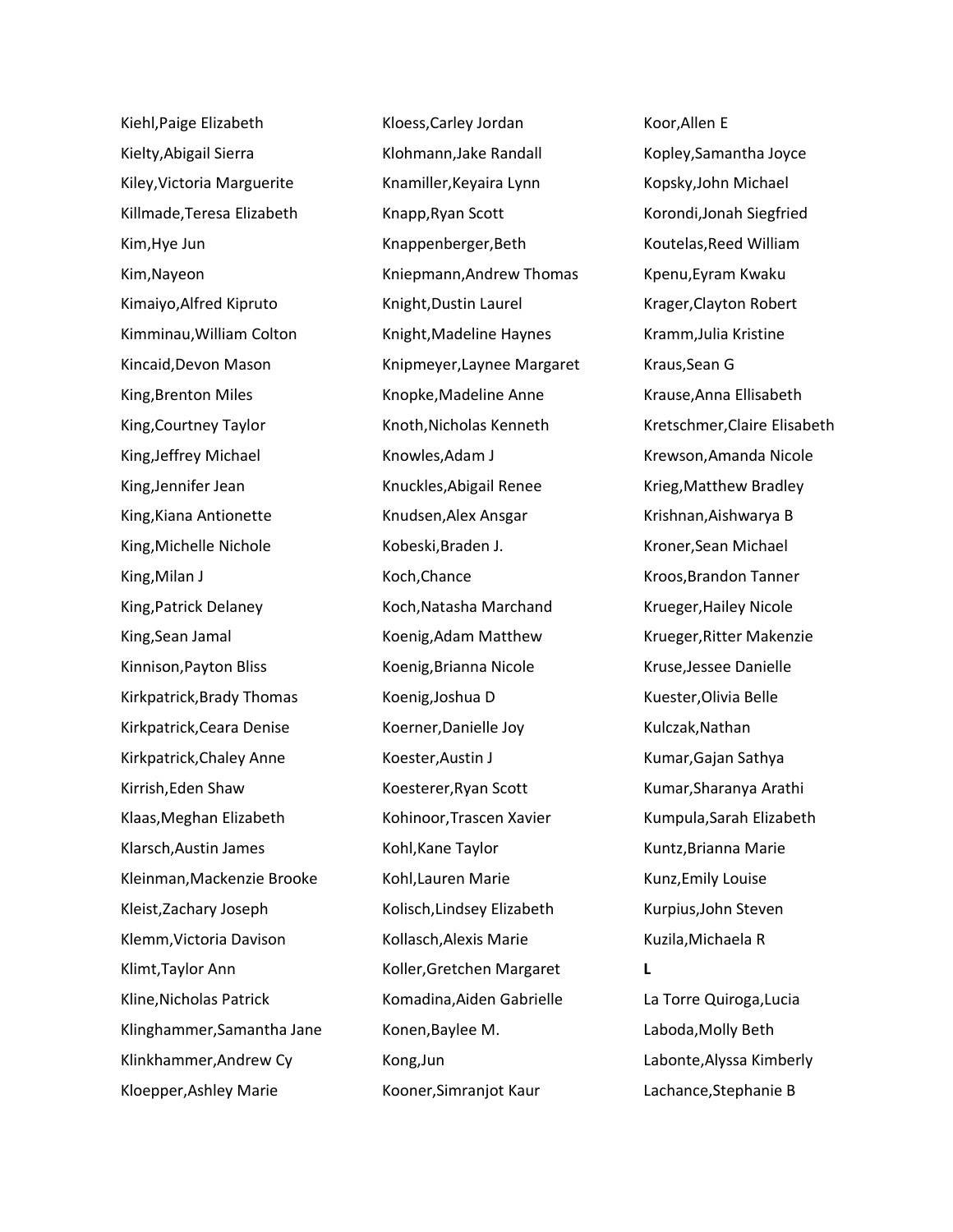Laemmler,Nadine Marion Laethem,Nicole Marie Lager,Emily Elizabeth LaGrace,Ian Alexander Lahm,Megan Christine Lally,John Edward Lampert,Alycia Nicole Lanagan,Kathleen Marie Landa,Mackenzie Elizabeth Landgraf,Jason Alan Lane-Watson,John Nolan Lang,Bokun Langdon,Katy Elizabeth Langen,John Clarence Langendoerfer,Stephanie Anais Langley,Cinnamon Lee Lanham,Lucas Edward Lanham,Samantha Michelle Lanning,Scott August Lanza,Savannah Elyse Lapadatescu,Martian Cezar Lape,Bailey Dapene Laphim,Parichat Lapka,Samantha P. Lappe,Brooke Lea Lappin,Samantha Elizabeth Largent,Taylor Carroll Larson,Kira Nicole Larson,Kristin Elizabeth Laughlin,Matthew Kelly Lause,Lauren Ann Lavalle,Taylor Ashton

Lavely,Stephen L Lavery,Collin Patrick Lawler,Mitchell David Lawrence,Cayleb Lawrence,Olivia Renea Lawson,Ashlyn Danille Lawson,Delaney Renee Layton,Alexander Frederick Layton,Allyson Yvonne Layton,Maria Claire Layton,Nicole Marie Layton,Ryan Isaac Lazar,Morgan Elizabeth Lazinger,Sean Michael Le,Kiet Anh Leasman,Hadley Helen Leath,Jaydon Larmarn Lebsack,Connor Patrick Lecompte,Madeline Sue Ledford,Olivia Nicole Lee,Caleb Issac Lee,David S Lee,Jared Michael Lee,Jeongyeon Lee,McKenzie Elizabeth Lee,Thomas Jeffery Lee,Thomas Joseph Lehane,Breanna Justine Lehman,Kayla Suzanne Leiby,Jillian Lacey Lentz,Emily Claire Leon,Bailey Scott Leonard,Jerrica Samantha

Leonard,Madeline Faye Leopold,Cameron Martin Lepage,Emma Christine Lerner,Stephanie Anne Less,Joshua Ray Leventhal,Amanda Beth Levine,Kevin Carter Levy,Noah Elijah Lewis,Austin D Lewis,Emily Ann Lewis,Rachel Ann Li,Andi Li,Haoyang Li,Lefei Li,Shiping Liaromatis,Andrew James Liberty,Devon Gilbert Liddell,Kenya Diamond Lilliedahl,Linus Richard Lim,Jasmine Lin,Shuwen Lin,Xiangyu Lin,Yujing Linderer,Alexandra Kristine Lindner,Breanna Nicole Lindsay,David Sean Lindsay,Michael James Lindsay,Trevor Ray Lindstrom,Caitlyn Joann Lingle,Sophie Frances Linneman,Dayna Leigh Lipasek,Ashley Lynne Liscio,Henry Warthen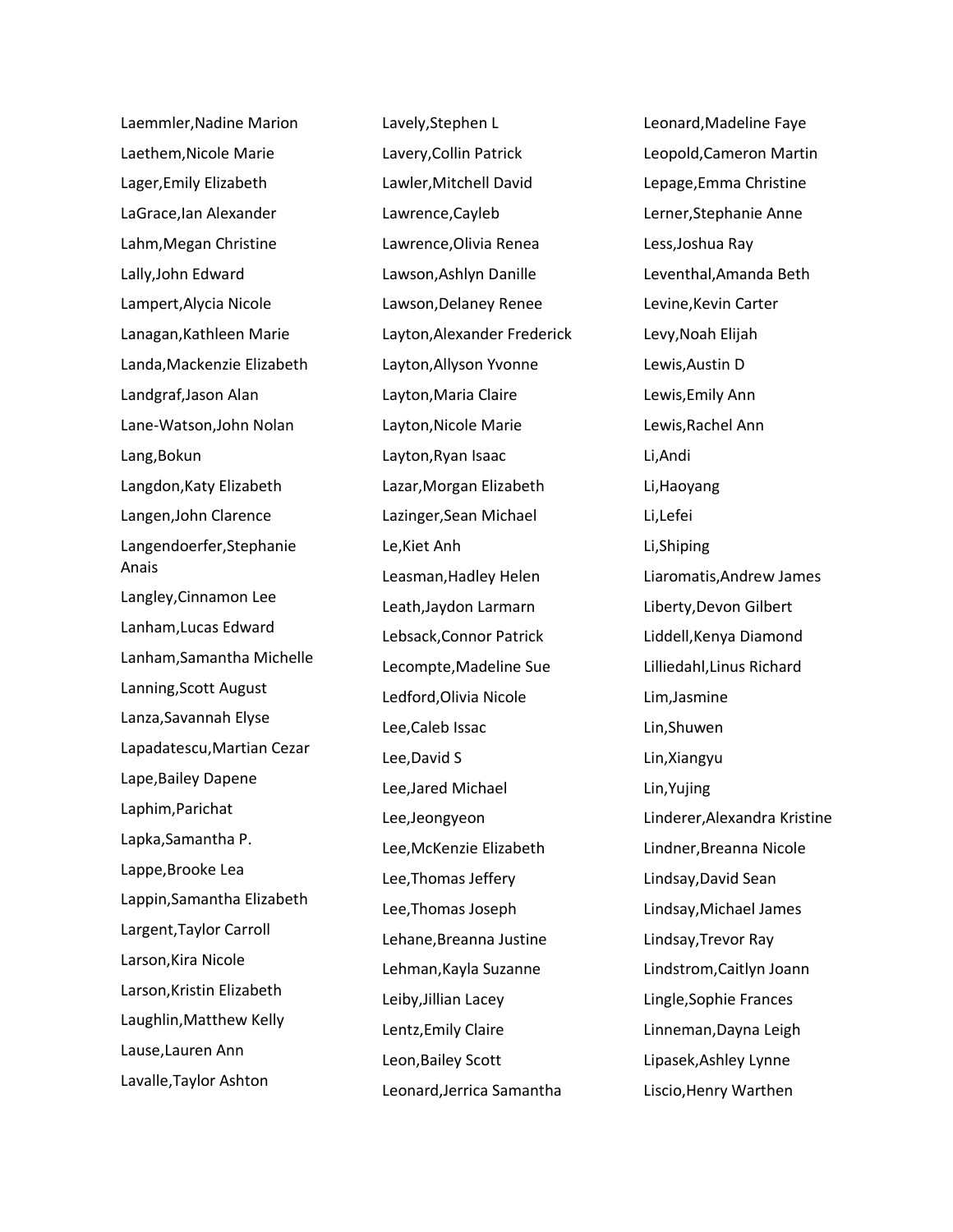Litchfield,Kaitlyn A Little,Katherine Jane Litwin,Daniel Jose Liu,Lixing Liu,Nankun Liu,Shuyuan Liu,Sijia Liu,Tong Liu,Weike Liu,Xinting Liu,Yang Liu,Yuyang Lockette,Jessica Michele Lofton,Shelby Joy Logal,Courtney Nicole Long,Christine Marie Long,Destini Nicole Loomis,William Elliot Lopez,Brittany Michelle Lopez,Hannah N Lopez,Lacey Renee Lopez,Mikayla A Lopez,Sandra Carolina LoPresti,Breanne Nicole Lory,Asa Lotze,Daniela Dee Love,Madison Roselyn Lowe,Toby Kenneth Lowery,Caroline Paige Lowrey,Katherine Ann Lu,Hongyu Lu,Jiayi Lucas,John Kenneth

Lucchesi,Lydia Rose Ludwig,Eric J. Ludwig,John Ryland Luebbering,Jenna Grace Luebbert,Sarah J Luer,Courtney Nicole Lukasek,Xavier J Lumpkins,Michelle N Luo,Buyuan Luo,Wei Lutke,Samantha L Lutz,Gerald William Lux,Claudia Grace Luzzo,Samuel James Lympus,Cole Albert Lynch,Daniel Choice Lynn,Chase Ellery Lynn,Traci Lyons,Alex Sidney Lyu,Yueheng **M** Ma,Xiaoyu Maag,Madelyne Cecilia Maberry,Chloe Alexis Maberry,Seth Kenton Maberry,Trenton Allen Scott Macbain,Madison Leigh Machado Santos,Beatriz Mack,Noelle Elizabeth Mackay,Sommer Marie Mackey,Deja Nicole Madro,Margaret Erin

Madsen,Brett M

Mael,Sean Timothy Magee,Shawndrea Magid,Morgan Cosette Magilligan,Brett Matthew Magruder,Madeline Ann Mai,Jared B Makler,Trey Anthony Malach,Logan John Malek,Stephen Christopher Maleski,Katherine Lynn Maliwat,Bailee A Malke,Jordan Nicole Mallory,Marcus Allen Mallory,Paige R Malloy,Brendan Joseph Malone,Alexis J Maltbie,Heather Rose Mangan,Isabella H Mankin,Ryan James Mann,Abigail Nicole Mann,Justin A. Mann,Morgan Elyse Manning,Caverly Dee Mansfield,Alexander James Manuel,Robert Shelby Marble,Ryan Colburn Marcum,Sarah Powers Markowitz,Michael Hall Markt,Hailey B Marquardt,Ryan Jacob Marquez,Karina Gutierrez Marriott,Canten Bradley Marsh,Brendan Patrick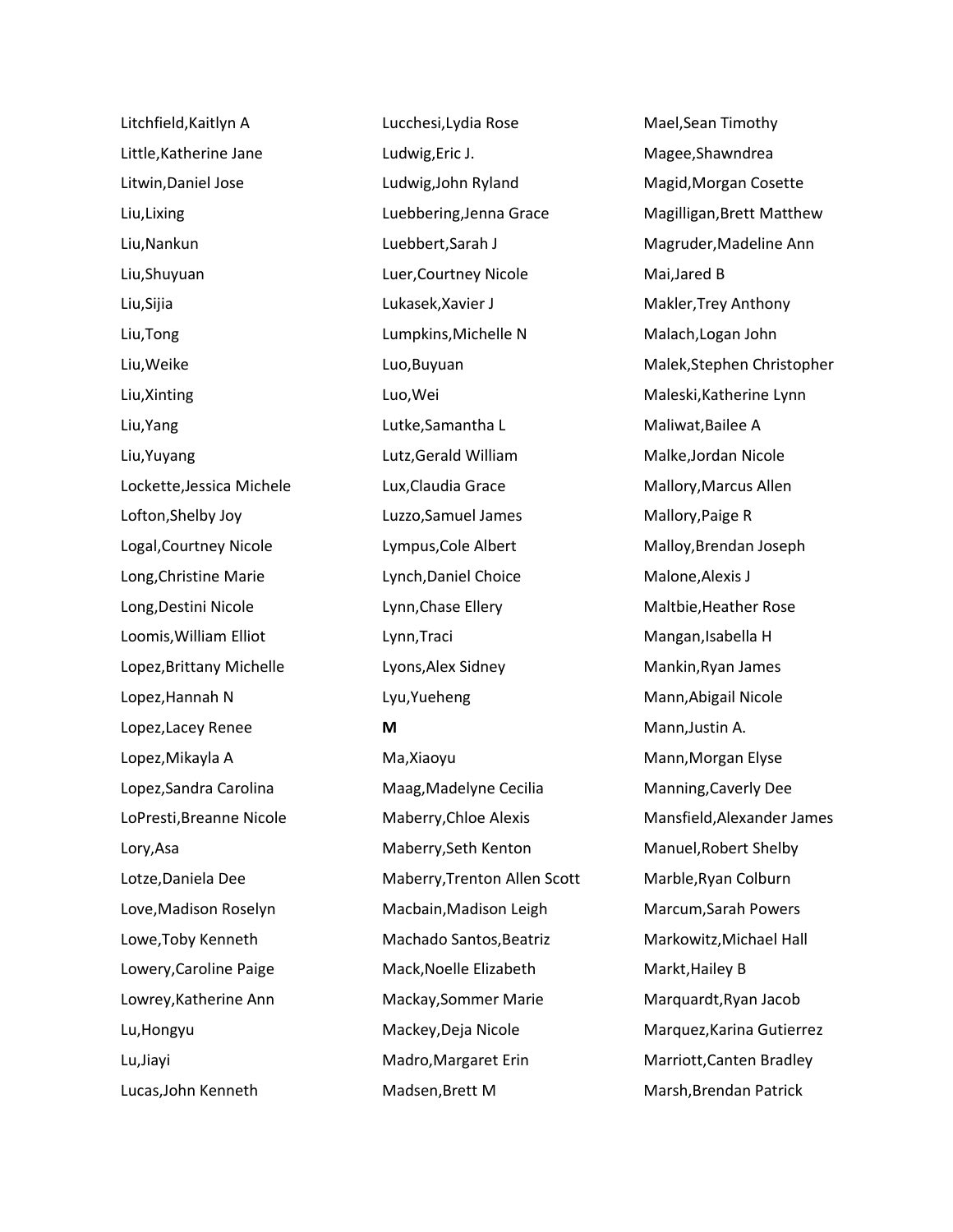Marshall,Ashten M. Marshall,Audrey Taylor Marshall,Brittney Leigh Martin,Caroline Nancy Martin,Erica Nicole Martin,Gabriela Salgado Martin,Jarvis Charles Martin,Jessica Nicole Martin,Rachel Elizabeth Martin,Taylor Alyssa Martinek,Eloise Alexandra Martinez,Gabriela Mercedes Martinez,Paige Lyn Marulanda,Angela M Marx,Alex James Maryan,Kyle Anthony Marzouq,Saleh Wajdi Mason,Dionta Mason,Kelsey Lynn Massey,Anna Marie Massey,Kaitlyn Mary Matarese,Kathleen Louise Mather,Samantha Sterling Mathews,Alex Joseph Mathieu,Drew Alexander Mathus,Terri Lanee Matos,Marissa Jacqueline Matson,Conor Richard John Matsyokha,Daryna Yuriyivna Matthews,Hannah Marie Mattingly,Jordan Lynn Mattingly,Kelton Maloy Matz,Kathleen Alyse

Maurer,Thomas Clark Maurutto,Lauren K Maus,Clayton James Mauschbaugh,Rebekah May,Hannah R May,Nathan James Mayer,Katelyn Marie Mays-Lenoir,Keann Tiffany Mays,Cramon Hampton Mazanec,Alexis M. McArthur,Paige Donna McBride,Molly Mae McCallister,Mabrey Joie McCann,Hunter Ann McCarty,Riley Marie McCaughey,Breanna Tychen Erin McCausland,Hannah Jane McClelland,Alexander Joseph McClure,Richard Wayne McConnell,Madeline Leigh McCormick,Kelly Anne McCouch,Jade Bao Song McCoy,Miles Christian McCoy,Nicholas Louis McCoy,Severin Lydell Mccullough,Rachel E. McCullough,Samuel Curtis McDaniel,Kendall Elizabeth McDaniel,Melia Taixin McDermott,Tanner Thomas McDonald,Alexandria Lea McDonald,Connor Scott

McDonough,Amanda Helen McDonough,James Quinn McDougall,Brady Andrew McElfresh,Mitchell James McEnery,Nicholas Patrick McEntire,Amelia Rose McEwen,Joshua Arthur Mcfarland,Erin M McFarland,Jordan Allen McFerren,Bridget Shirley McGarr,Kathryn Elizabeth McGhee,Aaron Jamal McGonagle,Sinead Marie McGovney,Kevin David McGrath,Colleen Bridget McKee,Samantha Ruth McKernan,Madeline Nicole McKillip,Christian Thomas McKinley,Edward Phillips McKinney,Andrew Robert McKnight,Janay Angelique McLachlan,Ryan Patrick McLain,Autumn Frances McLaughlin,Sarah Katharyn McLeod,Eliza Baird McManus,Ian Mason McManus,Lindsay Jo McNair,Nicole Rebecca McNair,Samuel Douglas McNamee,Britta Ann McRae,Trent Alexander McRaith,Kirstin Hall McVan,Madison Grace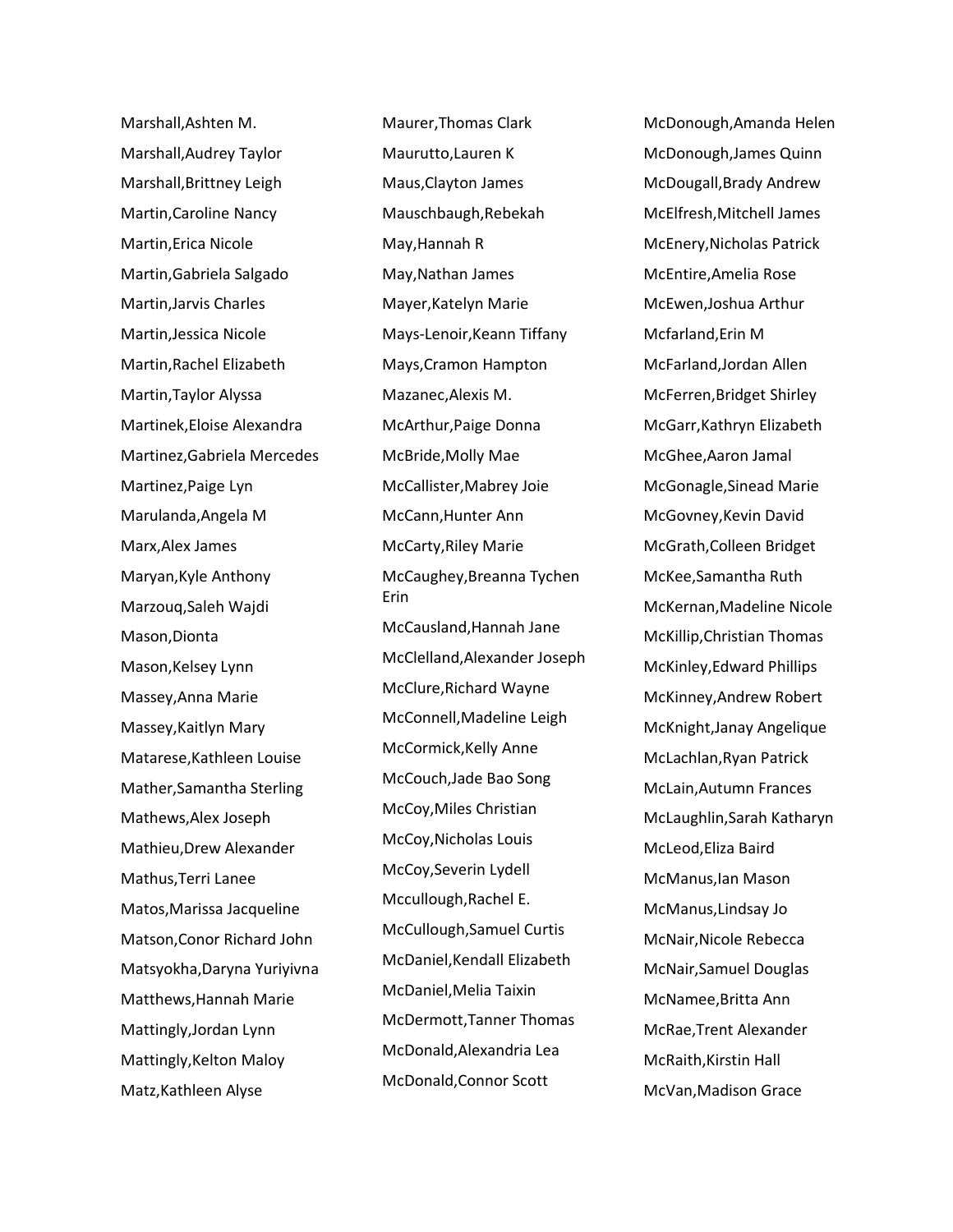Mears,Calla Michelle Mebruer,Kelly Renee Mechowski,Julianna Marie Meeds,Abby Elizabeth Meier,Travis Christian Meierhofer,Ashley Marie Meinzenbach,Caroline Louise Mello,Bianca Palhares Member-Meneh,Nadum Lagah Mencher,Aaron Mengarelli,Maria Eleanor Mensah,Jazmine Rosemary Menzel,Angelina Marie Merlotti,Todd C Mertes,Mary Madelyn Mertz,Erika Marie Messer,Riley Elizabeth Messimore,Nataleigh Michelle Mestres,Katherine Amanda Metter,Jessica Cassidy Metzger,Brett William Metzger,Kara Ann Metzger,Samantha Joesphine Meyer,Deanna Marie Meyer,Ian M Meyerson,Molly Jane Miao,Dehan Miazza,Rachel Marie Michael,Blair P. Michalski,Jason Curtis Michno,Kelsey Siara Mickelberg,Alyssa Alexandra

Miers,Brady Oneal Miles,Joshua A Miles,Patrick James Miles,Tessa Marie Millard,Emma Kathleen Miller,Alexandra Nicole **Dockery** Miller,Bethany Jo Miller,Cabria Alyssa Miller,Coleman L Miller,Josephine Elizabeth Miller,Katharine Anne Miller,Nicholas Joseph Mills,Katie Lynn Mills,Lillian Catherine Mills,Madeline Lee Mills,Sydney Renee Mink,Bryan Jay Miramonti,Domenica Marie Mitchell,Dejia Breannah Mitchell,Samuel Hayden Mitzel,Claire Emma Moccia,Brittany Anne Modesitt,Savannah R Moedritzer,Michael Joseph Moffett,Alexis Courtney Moger,Katherine Eileen Mohd Fozi,Afiah Mohler,Samuel Christopher Mohling,Izaak Xavier Moisson,Francesca Ellis Molinsky,Megan Katherine Moloney,Annelise Elizabeth Monahan,Michael Edward Monchamp,Benjamin Matthew Mondragon,Nicole Mongeon,Mikaela Ann Mongold,Samantha Aubrey Monk,Samantha A Monnig,Maghan Monson,Andrew James Montano,Angela Marie Montgomery,Alexandra Marie Montgomery,Amanda M Montgomery,Brooke O Montgomery,Deja Jare Montgomery,Mary Elizabeth Montgomery,Zoe Abigail Moore,Erin A Moore,Kennedy Alexis Moore,Rachael Catherine Moore,Zahria Imani Moorman,Teddi Danielle Morcos,Toni Isabella Moreland,Kale Michael Moreland,Zachary Ryan Morgan,Benjamin Michael Morgan,Elizabeth Kathern Morris,Brett Adrian Morris,Haven Marie Morrow,Ethan C Morrow,Sean Michael Morse,Helen Eleanor Morse,Nicole M Morsovillo,Ricky Alec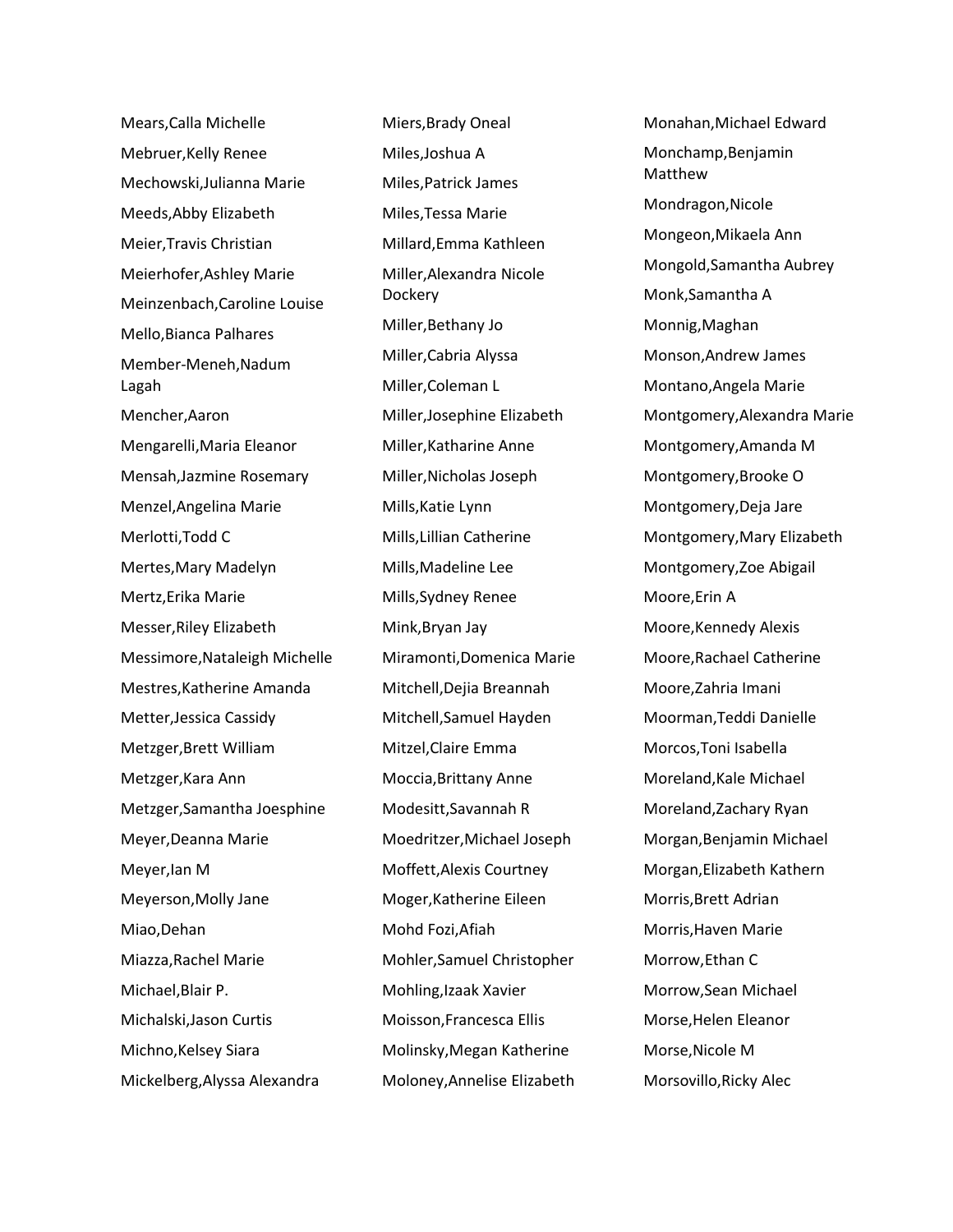Mortelli,Lorenzo Giuseppe Mosier,Katherine Michele Moskovitz,Matthew Philiip Mosley,Charles Lloyd Moss,Rebecca Elizabeth Mossides,Gust William Mozer,Jacob Austin Msechu,Louisa Sage Mueller,Alex Gavin Muhammad,Elijaah Jibreel Muhammad,Maaz Mulhall,Frances Colleen Mulhern,Meredith Penn Mullen,Brandon Tyler Mullen,Margaret Elizabeth Muller,Alexander Carl Mundwiller,Macy H Mundy,Taylor Ann Munir,Moiz Munlyn,Alyssa Noelle Munsch,Rebecca Danae Munson,Patric David Murdock,Myles A. Murgatroyd,Laura Rose Murphy,Claire Rose Murphy,Devin Bascha Murphy,Emily Louise Murray,Tyra Monique Murray,William Paul Muth,Regan Alexa Myers,Emma L Myers,Hannah Beatrice Myers,Hunter Sinclair

Myers,Kayla Marie Myers,Sara Nicole **N** Nabb,Hannah Mae Nam,Su Min Naseer,Shahrukh Ahmad Naveh-Benjamin,Itamar Neer,William Connolly Nehrkorn,Brittany Nicole Nelson,Christopher Michael Nelson,Erin Rebecca Nelson,Jane Reed Nelson,Jessica Rachel Nelson,Nicholas Andrew Nelson,Nicole Ann Nelson,Samantha J Nelson,Tawnie Erin Nelson,William Connor Nesbitt,Jenifer Netherton,Roger Malcolm Nettles,Taylor Jordyn Newberry,Ethan Frank Newman,Mary Grace Newman,Sara Charlotte Newsome,Langston N. Newton,William Jarod Ngo,Hanh Vu-My Nguyen,Alice Vothienan Nguyen,Julie Anne Nguyen,Theresa T Nicewarner,Tyler John Nielsen,Edward Daniel Nieters,Amanda M.

Ninichuck,Alexa Shea Nino,Juan Pablo Nispel,Madison Nicole Nitzkin,Erica Samantha Nixon,Zachary Taft Nizam,Rasheeq Rahman Noble,Maggie Elizabeth Noce,Matthew Ryan Nolan,Melissa Grace Nolan,Ryan O'Brien Nolan,Sara Elizabeth Noonan,Daniel Andrew Noonan,Natalie Nell Norber,Davis Nicole Norberg,Alyssa Paige Nordstrom,Derek Anthony Noren,Mary Claire North,Isabella Mary Northrop,Rain Allexis Norton,Hunter Jackson Noser,Hannah Elizabeth Nourie,Blake Oliver Nunn-Faron,Elizabeth Danielle Nuss,Ashley Elizabeth Nutakor,Elorm Kevin Nuzzarello,Amelia Michelle Nye,Ashton Grace **O** O'Brien,Ashley Christine O'Brien,Kelly Elizabeth O'Brien,Mary Katherine

O'Brien,Megan Lee O'Connor,Tara Leigh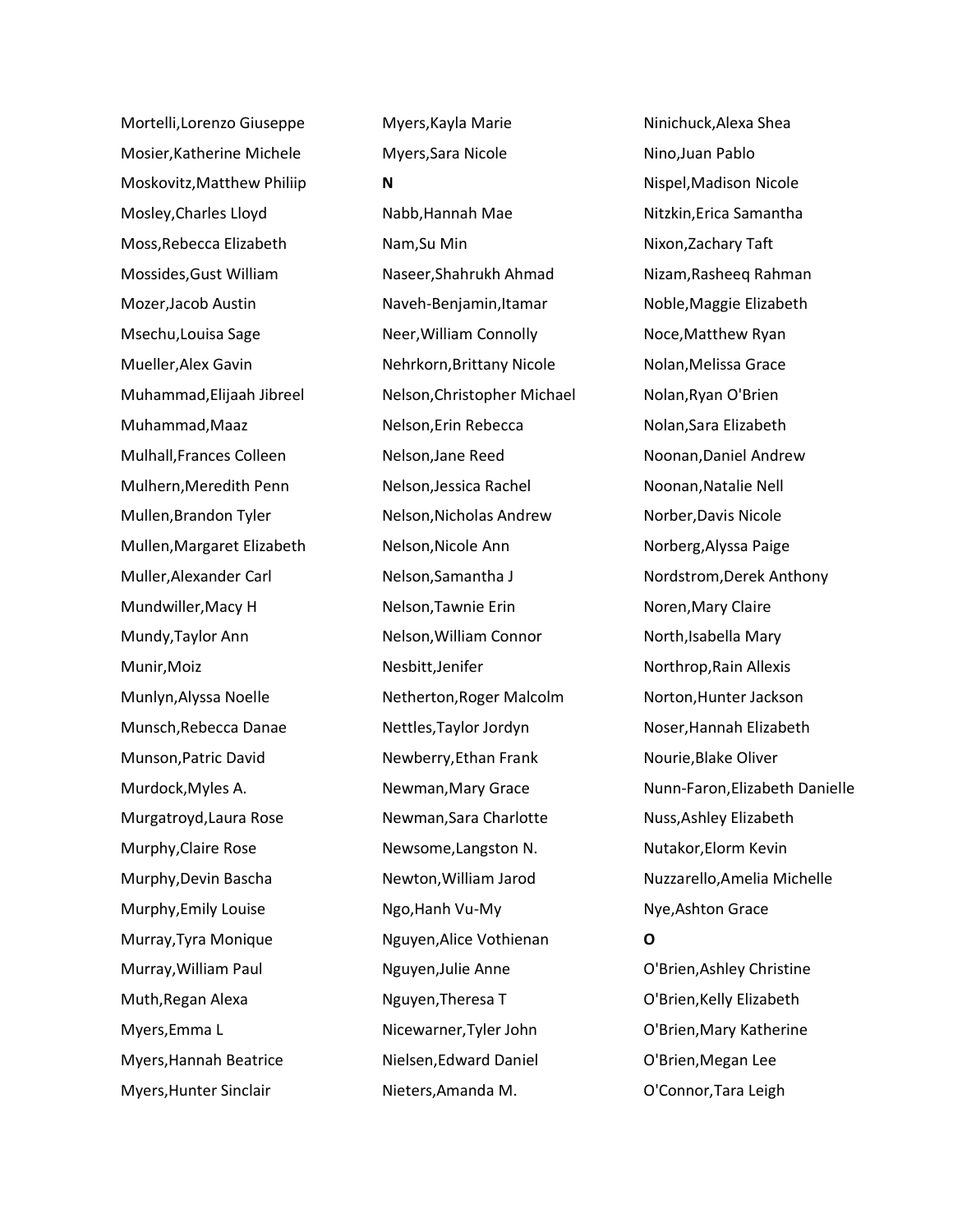O'Day,Siri Dawn O'Dowd,Riley Valentine O'Hara,Sydney Taylor O'Neal,Chase Joseph O'Russa,Megan Mary Obaidat,Ramsey Naser Oberreither,Kurt Ryan Obrien,Jack Davis Obrien,Kathleen Jo Anne Obscherning,Samuel Phillip Ochs,Nicole Mary Ogle,Peyton Elyse Ohlhausen,Alison Taylor Ohlhausen,Daniel Martin Ohmes,Adrianna Renee Okafor,Darlene Chioma Okafor,Elizabeth Chioma Okiring,Michael Angura Oliver,Rebecca Olmsted,Madalynn Rebecca Ondrejka,Stephanie Paige Ong,Wei Jun Dan Orazio,Nicholas Ordonio,Faith Marie Ordway,Allison Winifred Grace Ordway,Patrick Ryan Orech,Jonathan Kuknyo Orf,Matthew James Orr,Cameryn Taylor Orr,Trevor Wayne Ortega,Madison Taylor Osborne,Chandler Todd

Oshadiya,Temiloluwa Oluwaseun Oshea,Michael Chandler Oster,Camille Knabe Otieno,Patricia Julliana Otis,Kierra Jacqueline Otto,Jacob August Overman,Hannah Louise Owens,Ciarra Elizabeth Owens,Nathanael Paul Owens,Sidney Alexis

**P**

Pace,Natalie Catherine Pagano,Evan James Page,Madison Claire Pagliaro,Ashlyn Susan Pak,Jimmy Lee Panhorst,Erin Leigh Panhorst,Jonathan Vincent Papanikolaou,Anastasia Lucia Papp,Claire Elise Park,Marissa Emmy Park,Wesley Evan Parker-Smith,Maya JoAnna Parker,Leslie Allison Parker,Nina Alexandra Parks,Ross Theodore Parmeley,Lauren Elizabeth Parmenter,Brittany Rene Parrie,Heather Christine Parrish,Connor Matthew Parry,Madison Elisabeth Parsons,Connor James

Pascoe,Lindsey Vittoria Pashia,Carli Linn Paska,Jill Christine Pasternock,Michael Paul Patel,Ishita Rasik Patel,Komal Patel,Love Kamlesh Patel,Maya J. Patel,Meshva Harshadkumar Patel,Nisha Navin Patel,Purva Patterson,Anthony Edwin Patterson,Destinee Trashae Patton,Derek James Paul,Dayton James Paul,Lacey Madison Paul,Mikala Noel Pauwels,Fee Pavia,Matthew Louis Pavlige,Ashley Nicole Payton-Simons,Breanna Nicole Payton,Isabelle Louise Payton,Thomas M Peak,Edward Jacob Peana,David Pearl,Connor George Pearson,Alexis Marie Pearson,Meaghan Peck,Caroline Elizabeth Peecher,Lindsey Marie Peek,Matthew Jay Peine,Madison Nicole Pellerito,Jordan Brianna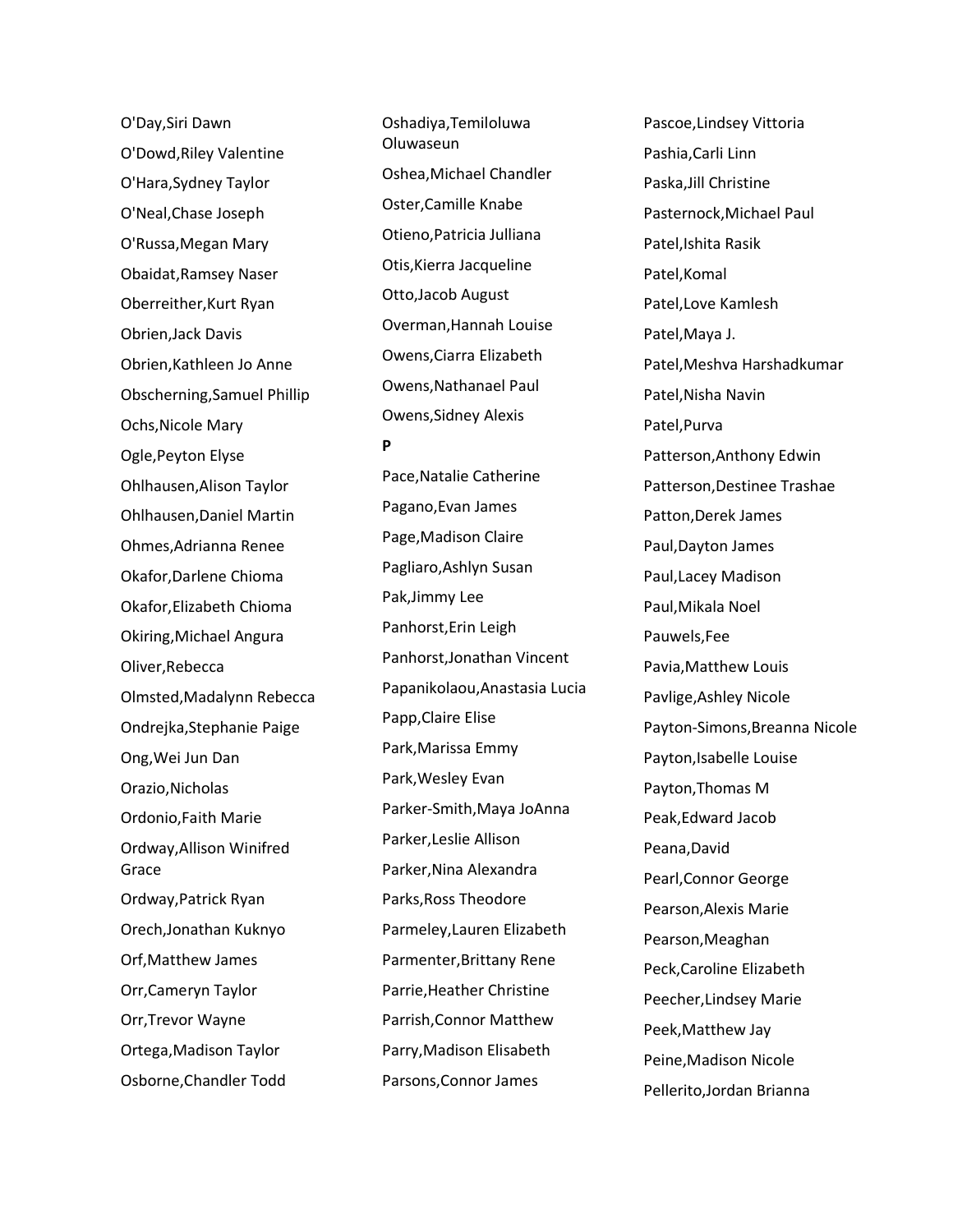Pelts,Valerie Marietta Pena,Ricardo A. Peng,George Bing Hsiang Penrod,Jarrod M Pentico,Kaitlin Paige Pereira Martinez,Diana Elizabeth Perez,Cynthia Perkins,Lindsay Rae Perniciaro,Ashton Rose Perniciaro,Carolyn Marie Perreand,Elsa Louise Perreault,Daniel Charles Perritt,Jennifer Danielle Perry,Luke E Perry,Tiffany Perryman,Nicholas Frederick Peterkin,Olivia Rachel Petermeyer,Lauren Christine Peters,Daniel Reilly Peth,Rachel G Petrechko,Daniel Ryan Petrie,Molly Ann Petti,Noah Jerome Pfeifauf,Rebecca Leigh Pfleiderer,Madison Nicole Pharis, Kelsey J Philippe,Aaron Christopher Phillips,Carter Jeffery Phillips,Rachel Anne Phillips,Samantha Bailey Phipps,Michael David

Piacentini-Ahrens,Ashlee Elizabeth Picchiotti,Katherine Elizabeth Pieper,Matthew Pierce,Allison Marie Pierce,Gabriele L Pierce,Jamari Lamont Pierce,Justin Daniel Pike,Lauren Nicole Pins,Caroline Elise Piotter,Emelyn Clarice Pippin,Kristopher Ray Pirrello,Hannah Elizabeth Pirrone,Sean Vincent Pisterzi,Marisa Michele Pitchford,Chase Andrew Pizzitola,Jacob Stephen Pizzo,Vincent Michael Plaster,Madison Taylor Pluenneke,Jack Curtis Plummer,Justine Marie Plump,Traevon Jamiel Pocost,Suzanne Baer Pogorzelski,Karolina Politte,Emma Gabrielle Pollihan,Kellen John Pollitt,Lauren Lucile Polton,Cody Joseph Ponte,Abigail J Ponzetti,Christian Lee Pool,Jasmine Briona Pope,Katherine Elizabeth Porcaro,Hayley M.

Portell,Hayley Lynn Porter,Aleigh Danielle Posey,Christopher Erik Poticha,Brandon R. Potrzeboski,Mary K. Potter,Megan Elise Poulos,Nicole Marie Pourooshasb,Fariba Powell,Alexandria Marie Powell,Emery Bryce Powell,Nia Michelle Powers,Emily A Powers,Samuel Martin Powers,Zachary Philip Prais,Catherine Alysse Prather,Morgan Nichole Prather,Nathaniel Kieth Preiss,Taylor Ann Presberg,Stephen Daniel Presley,Tatyana Tashae Prestigiacomo,Christiana Jeannette Prewitt,Mackenzie R Pribe,Sarah M Price,Emily Katelin Price,Ian Connor Prinster,Ragan Mariah Lacy Pritscher,Kassandra Ann Prohov,Jennifer Lind Prost,Anastazia Sophia Prugh,Tyler Liane Pruneau,Elizabeth Joy Przybocki,Lena M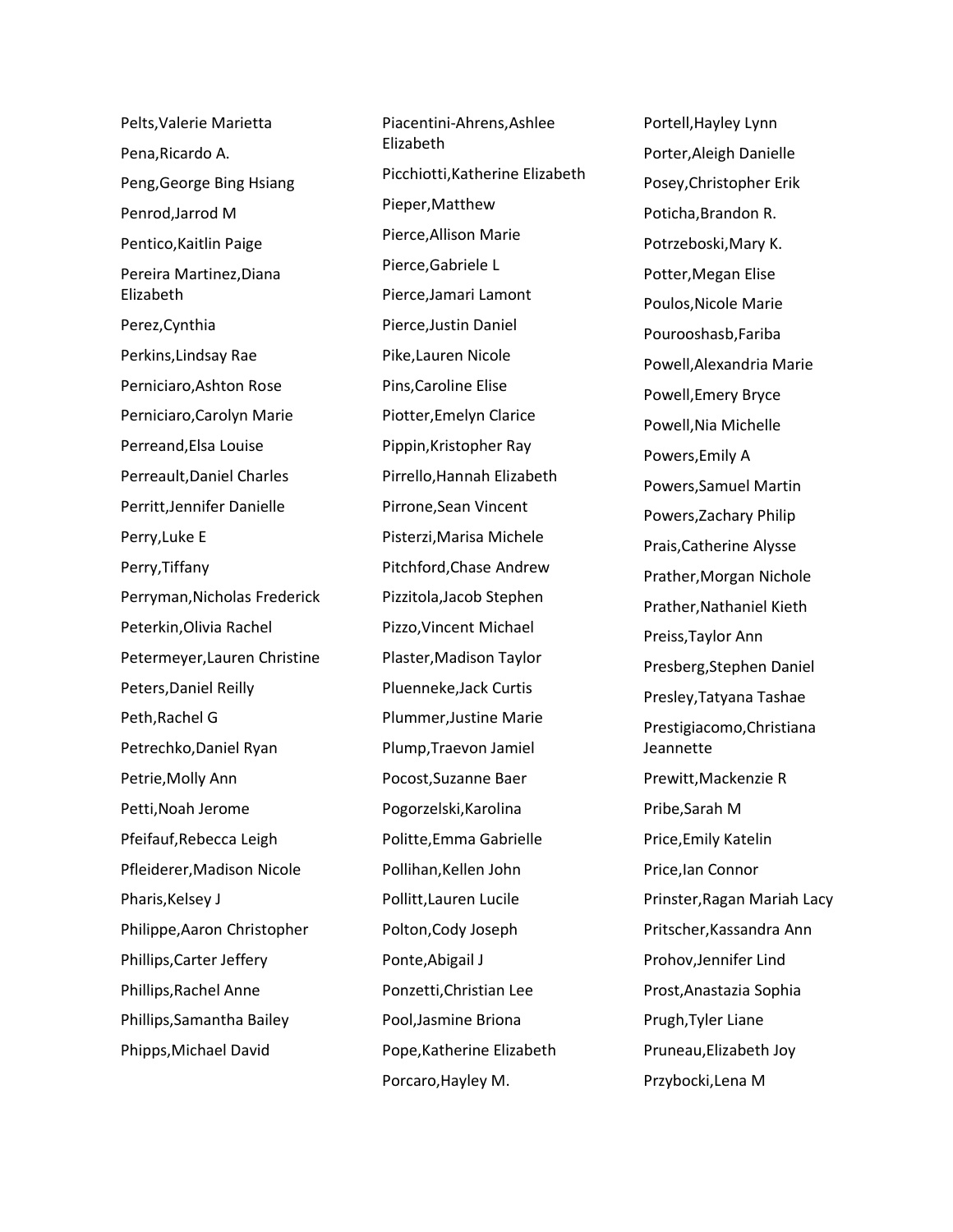Psaledakis,Daphne Wilmerding Pugh,Brandy L Pulley,Harrison Clay Pummill,Delaney Elizabeth Purnell,Mia Nicole Pursley,Emma Claire **Q** Qian,Minsi

Qin,Jiaoran Quattrocchi,Chase Victor Quinn,Dawson E Quinn,Holly Caitlyn Quoss,Stephanie Elizabeth

# **R**

Raddant,Andrew Miles Rafferty,Sean Michael Raffini,Alex Ragan,Genevieve Anne Ragsdale,Alexander Josiah Raimond,Alec Tristan Rains,Maria Gretta Ramirez,Ana Sofia Ramirez,Susan Oliva Ramos Rios,Eva Fernanda Rand,Tyler Jacquelyn Randazzo,Alaina Marie Raney,Emily Jane Ranfeld,McKenna Joy Ransom,Jason Hughes Rao,Rohit Kodancha Rao,Shun Raskin,Gabriel Scott

Rau,Melanie Marie Rauch,Zachary Thomas Rausch,Machaela Cari Ravert,Alexandria Glenn Rawat,Suryanshi Ray,Austin Wade Ray,John Paul Raza,Nadia Readus,LaDymon Siera Redford,Jackson Everett Redmond,Anastasia Redwood,Phajja Ah'leigh Rees,Michael James Reger,Zachary Brennan Reichel,Brittany Lee Reichert,Katelyn Dianne Reichert,Kelli Jo Reick,Caitlyn L. Reiher,Elizabeth Lee Reiling,Claire Marie Reinert,Katelyn Brianna Ren,Mincong Ren,Yi Renard,Kellen Anne Renz,Jessica Ashley Repass,Ariel Estelle -Bernice Reuter,Sean Thomas Reuther,Emily D Reynolds,Brett Michael Reznicek,Abigail Joy Reznicek,Laura Beth Rhatican,Raymond Thomas Rhim,Amanda Marie

Rhomberg,Erin Michelle Rich,Lauren Mae Richards,Matthew Joseph Richards,Samuel Joseph Richardson,Alec William Richardson,Amir Khalid Richardson,Derrick Lance Richardson,Hailey Ann Richie,Alexis Monique Richmond,Jeremy Tate Richter,Madeline Brooke Rider,Daniel Joseph Riechmann,Tyler Scott Ries,Abigail Marie Rife,Emily Margaret Riley,Andrea Michelle Riley,Samuel Russel Ring,Kimberly Anne Rintoul,Mary Claire Riordan,Raven Anais Rios,Derek Daniel Ripley,Alyssa R Ritson,Taylor Nicole Rivera,Leticia Lexy Rivet,Madeline Rose Roach,Carston David Robaina,Haley Elizabeth Roberts,Andrew James Roberts,Kyle B Roberts,Natalie Paige Roberts,Rae Ann Robertson,Chandler Logan Robertson,Hannah Noelle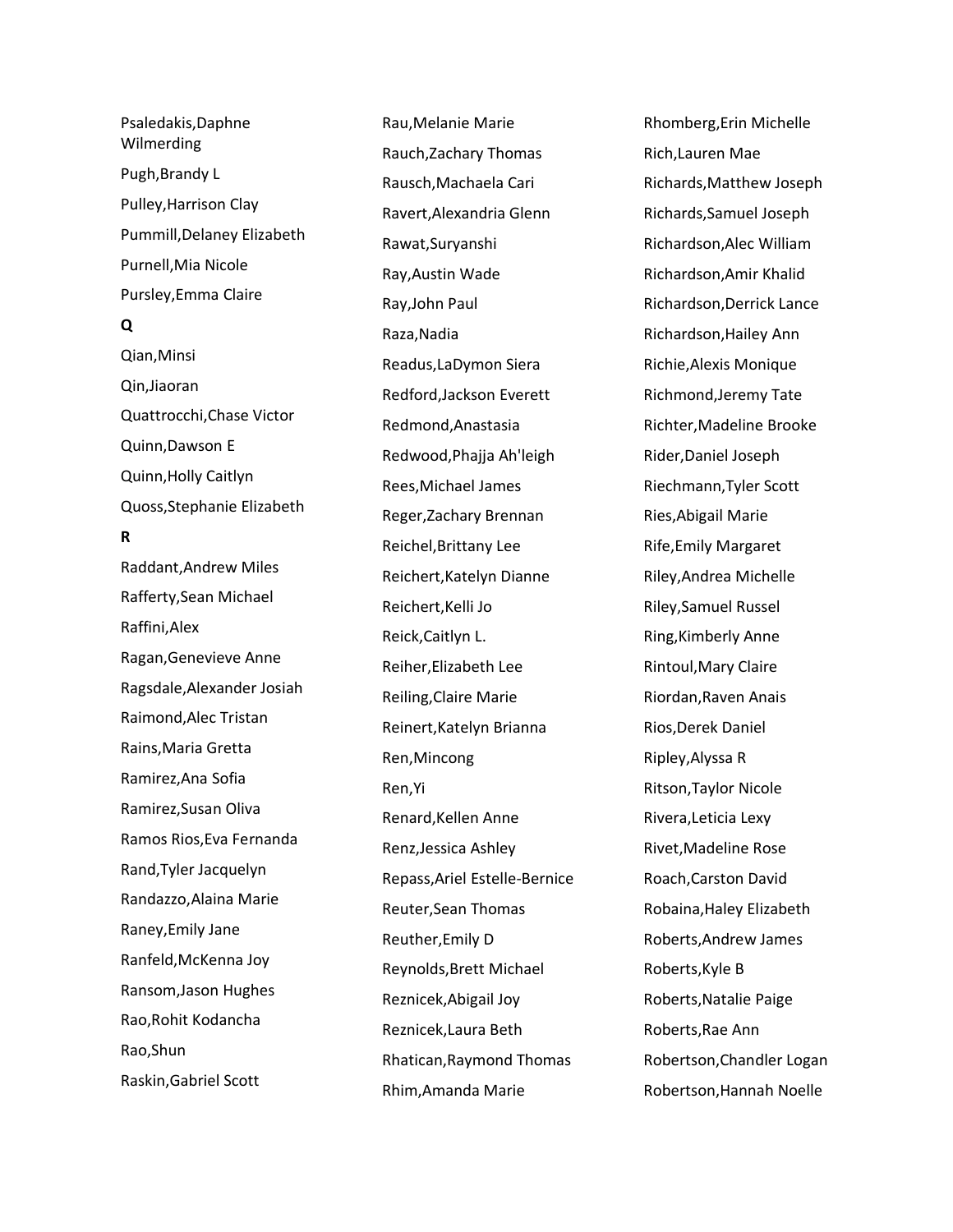Robinson,Cory Scott Robinson,Zachary Robert Robison,Haley Ann Rocca,Lauren E Roderick,Margaret Elizabeth Rodgers,Alexis Quinn Rodriguez,Alexander Robert Rodriguez,Hannah Elizabeth Rodriguez,Luisangel Rodriguez,Marguerita Beatriz Rodriguez,Oriana V Roemer,Chelsea M Roepke,Erin J Rogers,Andrew Raymond Rogers,Anne Louise Rogers,Ashley Michelle Rogers,Austin James Rogers,Kelsey Marie Rogers,Noah B Rogers,Taylor Kaye Roland-Vaughn,Victoria Denice Rolling,Ayana Clara Rollings,Maya Marie Romano,Anthony Robert Romano,Nicholas Michael Romero Moore,Matthew Javier Romero,Marissa Elise Romines,Garrett Thomas Rook,Spenser Patrick Rook,Taylor Nicole Roper,Alexandra Christine

Rosen,Elliot Aaron Rosenberg,Daniel Jacob Rosenberg,Karalyn Brooke Rosenblum,Reed Jordan Ross,Emily Ruth Ross,Katharine Michelle Rossetti,Joseph Anthony Rossi,Samuel Crawford Rost,Randi Alexis Roth,Christian James Roth,David John Rotolo,Johnny George Roustio,Annalee G. Rowe,Brandan Kc Rowland,Robert Jeffrey Rowling,Zachary Lee Roy,Nathan Garrett Rudberg,Kevin Nathaniel Rueffer,Katherine Anne Ruether,Samantha Jean Rundle,Matthew Gerald Rush,Keisha R Russell,Anne Bronwyn Russell,Grant Christian Russell,Jacob Jeffrey Russell,Maddison Marie Russell,Sara Rene Rustemeyer,Virginia Ellen Ruth,Caleb Mitchell Ryerson,Raine Morgan Michael **S** Saak,Julia Caroline

Sabadell,Brendan Douglas Sabio,Jessica Martynna Sacks,Sydney Alexandra Sahudin,Madison B Saiyed,Zara Asif Salamun,Alison Belle Salehian Sabet,Mina Salela,Alyssa Teagan Salerno,Slone Marie Salgado Bettan,David Javier Joseph Salzman,Caroline Elizabeth Salzman,Claire Elizabeth Sampson,Bailey Elizhibeth Sanders,Ameerah Yasmine Sanders,Olivia Marie Sanderson,Hunter Ellen Sandquist,Kiersten Elise Sands,Haley Nicole Sanford,Claire Marie Sanford,Lauren Adelaide Sapaugh,Alexandra Lane Sapp,Mercedes Cherelle Saraceno,Madison Nicole Saracino,Megan Nicole Sarrazin,Blake Douglas Sarver,Louise Emily Satterlee,Grace Nicole Saunders,Kiersten Rena Saunders,Matthew S Savage,Cara Elizabeth Savage,Devin James Sawyer,Kaitlyn Meelan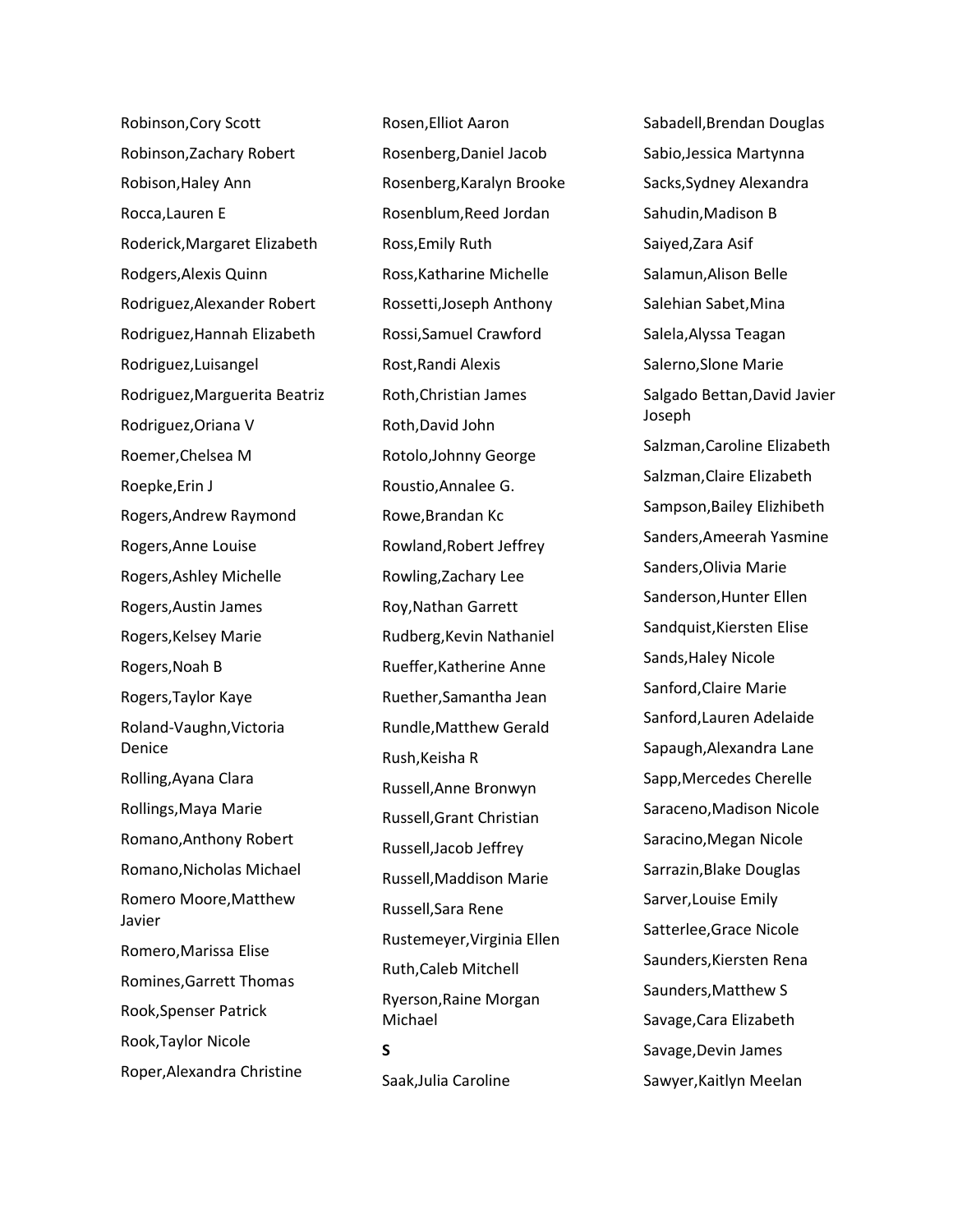Sayer,Zachary Myles Sayre,Emily Scales,Dorothy Mae Scaturro,Mia R Schacht,Summer Elyse Schaefer,Jonathan Michael Schaetzle,Griffin Cregg Schafer,Nicole Rae Schank,Jacey Quin Scherbring,Emily Rose Schick,Evan Joseph Schieber,Morgyn Eulalia Schiebout,Courtney Taylor Schiff,Micah Thornton Schimmele,Sarah Jeannine Schlueter,Benedict James Schmidt,Madison Elisabeth Schmidt,Megan Marie Schmiegelow,Amy Brianne Schmitz,Gabrielle Rene Schmolling,Justin Thomas Schmuck,Hannah Victoria Schneider,Daniel Lucas Schneider,Sara Kira Schoeppach,Mallory Lee Schrader,Sadee Louise Schrivener,Heather Leigh Schroder,Jack Weathers Schroder,Madison Lehua Schroeder,Amy Lynn Schroeder,Luke Leyden Schuck,Eli Dennis Schuckenbrock,Emma Morgan Schuette,Allison R Schuler,Daniel Francis Schulte,Bethany Nicole Schulte,Kara Lynn Schulte,Nathan Alan Schulte,Sarah Grace Schuster,Luke Edward Schwartz,Emma Caroline Schwartz,Noah Wolf Schwingenschlogl,Fabian Schwinn,Madison Camille Sciara,Tiffany Elizabeth Scola,Louis J Scott,Adam Michael Scott,Gustus Matthew Scott,Jonathan Wyatt Scott,Karrington Lauren Scowcroft,Jamie Lynn Scully,Emily Noelle Scully,Thomas M Sears,Calvin Robert Seawell,Esther Kaleigh Sebag,Celestene Adrianne Sedlacek,Brogan Cade Sedlacek,Daniel Grayson Sedlacek,Kieran Shea Sedovic,Dorothy Ray Seelye,Adam Richard Seever,Payton E. Seibert,Morgan Lynn Seidel,Catherine T Seidel,Karinna Jo Seidler,Abigail M

Sellenriek,Jack Roddy Sellers,Cameron David Sermersheim,Tyler James Serrone,Erica Marie Sethi,Anmol Seward,Nathan Rhoads Shadrick,Tiffany Ann Shah,Adit A Shannon,Nicholas James Sharma,Shreya Sharp,Tucker Newton Sheeran,Eileen Margaret Sheets,Megan Elizabeth Sheffer,Jacqueline Mary Shelton,James Ross Shemwell,James Mitchell Sheng,Guo Sherman,Sam James Sherwood,Jessica Anne Shi,Chang Shields,Kenneth John Shin,Jaiwan Shipe,Katie Lee Shoemaker,Karlie Diane Sholy,Christine Noell Shonekan,Faramola O Shrivastava,Rashi Shryock,Andrew Joseph Shucart,Krista Lucille Shuler,Alec Troy Shupe,Zachary Jarrett Shvartsman,Samantha Jayne Sides,Andrew Isaiah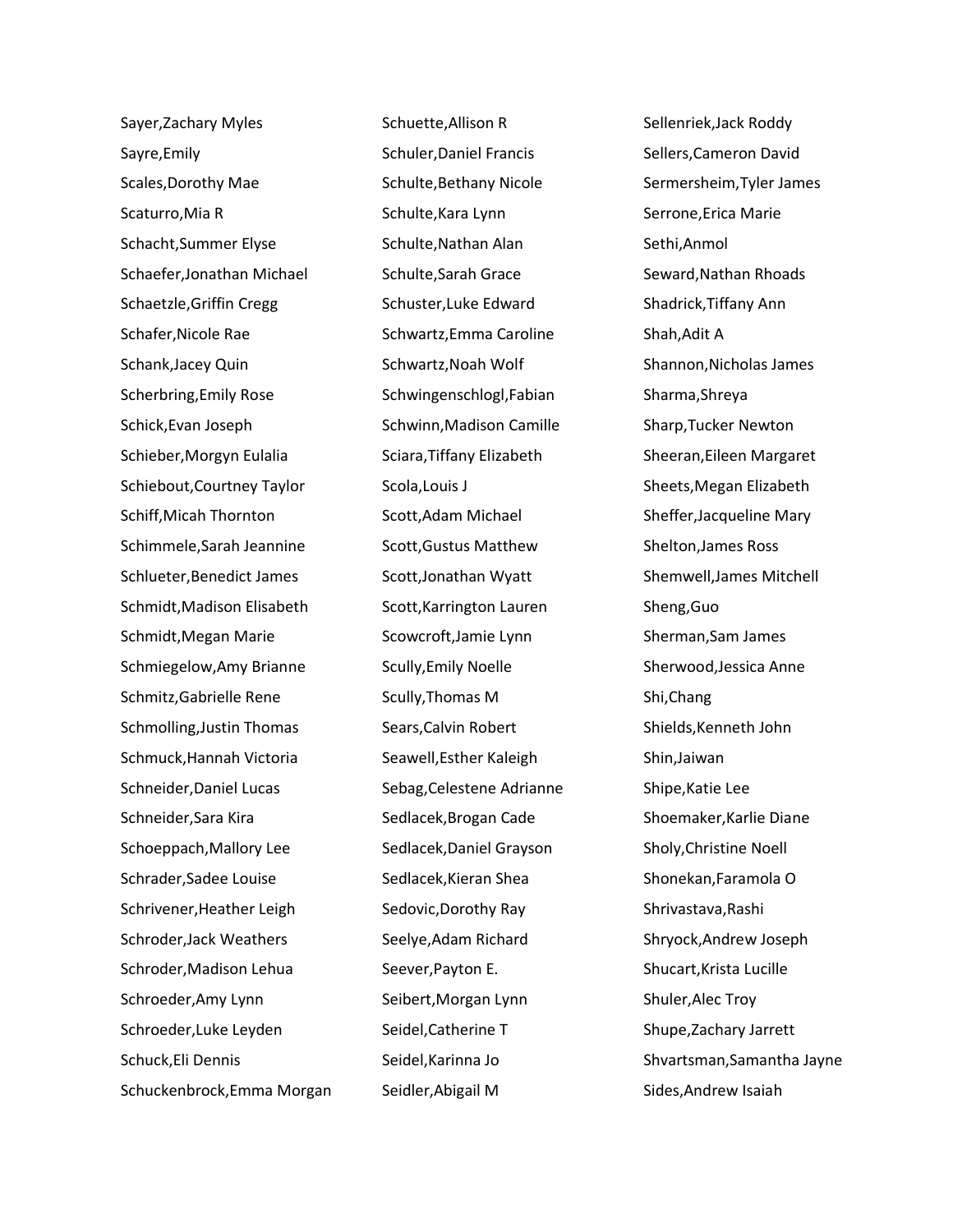Siebert,Victoria Elizabeth Siefert,Rosemary Ann Siegel,Lillia Rachel Siegfried,Hayden Chase Siemens,Eric Hamilton Siemens,Mollie Stewart Sierra,Ariel Elaine Sikyta,Carsen Nicole Silvey,Heather N Simon,Claire Elizabeth Simon,Karissa N Simonds,Madeline Diane Simpson,Leah Lillian Sindecuse-Hayden,Adam Edward Sindelar,Elana Lucille Sisson,Dalton Kaylann Skala,Ellen Irene Skeens,Ali Marie Skidmore,Chelsea Lynn Skidmore,Taylor Anne Skinner,Ryan Gregory Skrade,Anna Elise Skrivan,Patrick Connor Slack,Ashlee Elaine Small,Derrick Bryan Small,Jacob Murphy Smalley,Devin Keith Smith,Adam Dudley Smith,Alden Thomas Smith,Aubrey Matthew Smith,Caitlyn Jennifer Smith,Cameron Vanmeter Smith,Catherine M Smith,Cory Lee Smith,Dana Christine Smith,Daniel Austin Smith,Emily Lucille Smith,Gillian Le Smith,Haleigh Annette Smith,Jacob Smith,James Raymond Smith,Jordan Leigh Smith,Kyle David Smith,Lauren Elizabeth Smith,Lindsay Renee Smith,Logan Lane Smith,Megan Elizabeth Smith,Nicholas Taylor Smith,Nikita Sade Smith,Parker Nathaniel Ramsey Smith,Rachael Moriah Smith,Regina Denise Smith,Samantha Rose Smith,Samuel Clarkman Smith,Thomas Edward Smith,Valerie Anne Smyrniotis,Peter Smythe III,James Patrick Snelling,Avery Rose Snider,Heath Caden Snoke,Hannah N Snyder,Jonathan Taylor So,Joshua Ryan Solidum,Ezra Marie

Somogye,Brett Song,Angelou Song,Jinyang Song,Kiwon Sorbelli,Katherine Marie-Caleb Sosnoff,Connor Melvin Soukieh,Rami Sparks,Macy Deann Spearman,Cassidy Jean-Louise Speer,Kolton Paul Spence,Chelsea Lynn Spies,Erica Christina Spindler,Mary C Splitter,Blake Anthony Spradling,Chadwick Adrian Spring,Paul Thomas Spring,Perry Maurice Springer,Caroline Marie Stacy,Jessica Ranea Staley,Jessica E. Stanford,Elizabeth A Stange,Alexandra Krisitin Stanley,Jack Stanton,Harold Rudloff Starks,Alizay Renne Sereyroth States,Andrew Paul Statler,Caroline Elizabeth Stayton,Daniel McNamara Steele,Brendan Thomas Steelman,Michael David Stefanski,Molly Ann Steffen,Angela Elizabeth Stein,Ethan Jacob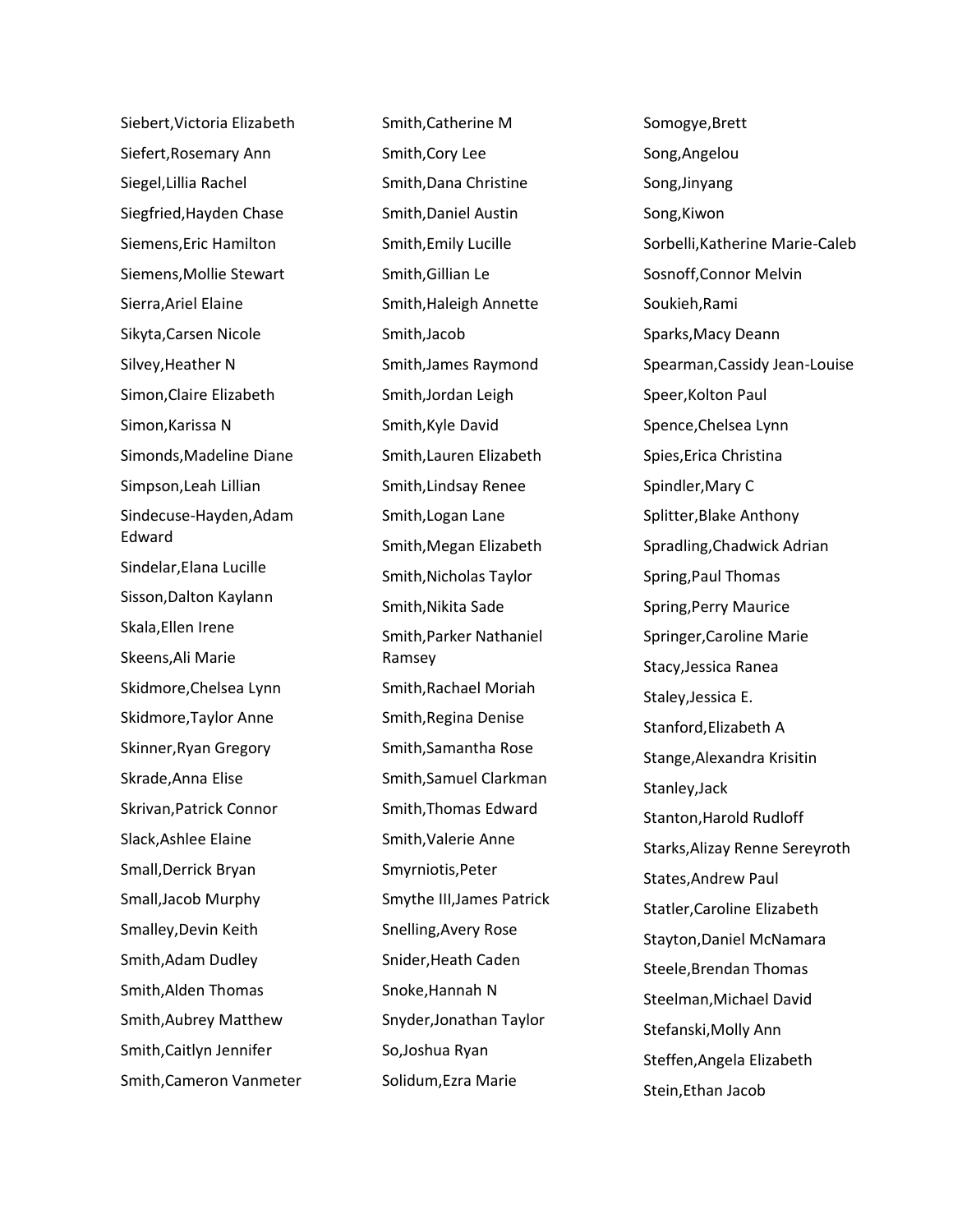Stein,Nicholas Victory Steineman,Amanda Kay Steinmetz,Colton Michael Steinmeyer,David Austin Stephens,Ali Elizabeth Stephens,Carter Langdon Stephens,Maxwell Edward Stephens,Riley Lane Stergios,Arianna Marie Stergios,Jack Albert Sterner,Jessica Kay Stevens,Mallory Anne Stevens,Mikayla Nicole Stevens,Robert Mitchell Stevens,Taylor Hart Steward,Alissa Nicole Steward,Andre James Stewart,Amber Marie Stewart,Daniel James Stewart,David Norman Stewart,Jimmy Robert Stewart,Joseph William Stewart,Samuel Lawrence Stieren,Benjamin Daniel Still,Molly Bret Stipanovich,Brianne Lynn Stitzer,Ellie Daun Stockdale,Jazmine Z Stockglausner,Alexis Wylie Stockton,Jacob Lee Stockton,Ryan Baldwin Stoll,Jenna Rayanne Stollenwerck,Annabel E

Stone,Joshua Austin Stone,Korbin William Stone,Taylor Robert Stoops,Stephen Chase Storm,Jennifer Nicole Stover,Taylor Nichole Stransky,Alexandra M Strbac,Zoran Street,Jaclynn Rebecca Stretz,Piper Makenzie Striegel,Sarah Suzanne Strode,Maureen Anne Strollo,Alaina Rose Stroot,Michael Andrew Strope,Taylor Ann Strothkamp,Kaitlyn Nicole Stroyeck,Maximilian Struckhoff,Dominic Joseph Struemph,Victoria Nicole Struttmann,Joseph William Stubler,Brianna Marie Stuglis,Michael Kenneth Sturtecky,Ali Louise Stutson,Alec C Styron,Olivia Skye Su,I-Hsuan Sulkowski,Kaitlin Norris Sullivan,William Bret Sun,Fanxi Sun,Fanya Sun,Tony Kanghe Sun,Wenyang Sunshine,Emily Megan

Sutberry,Paige Nicole Sutphen,Julia Josephine Sutter,Grace A Sutterer,Jennifer Marie Sutton,Briann E Sutton,Hallie Erinne Sutton,Katharine Louise Swan,Mathew R Swanson,Jakoby Milton Swartz,Tricia Ruth Sweeney,Erin K Swoboda,Landon Scott Sy,Victor Thanh Syed,Inas Kaleem Szalay,Sara Hannah **T** Tackett,Brittany J Tackett,Shane Ryan Tackitt,Fiona Maeve Tait,Andrew Joseph Takaroff,Rachel Leigh Talavera,Adrianna K Talken,Olivia Marie Tang,Lilian Qui Lyn Tang,Xiaoya Tanski-Tiedeman,Rachel Jean Tarby,Emily Lynn Tarr,Heather Elizabeth Tatarek,Caitlin Marie Tate,Victoria Elise Tatum,Simon James Lawrence Tauchen,Spencer Rudolph

Suraud,Amy Nicole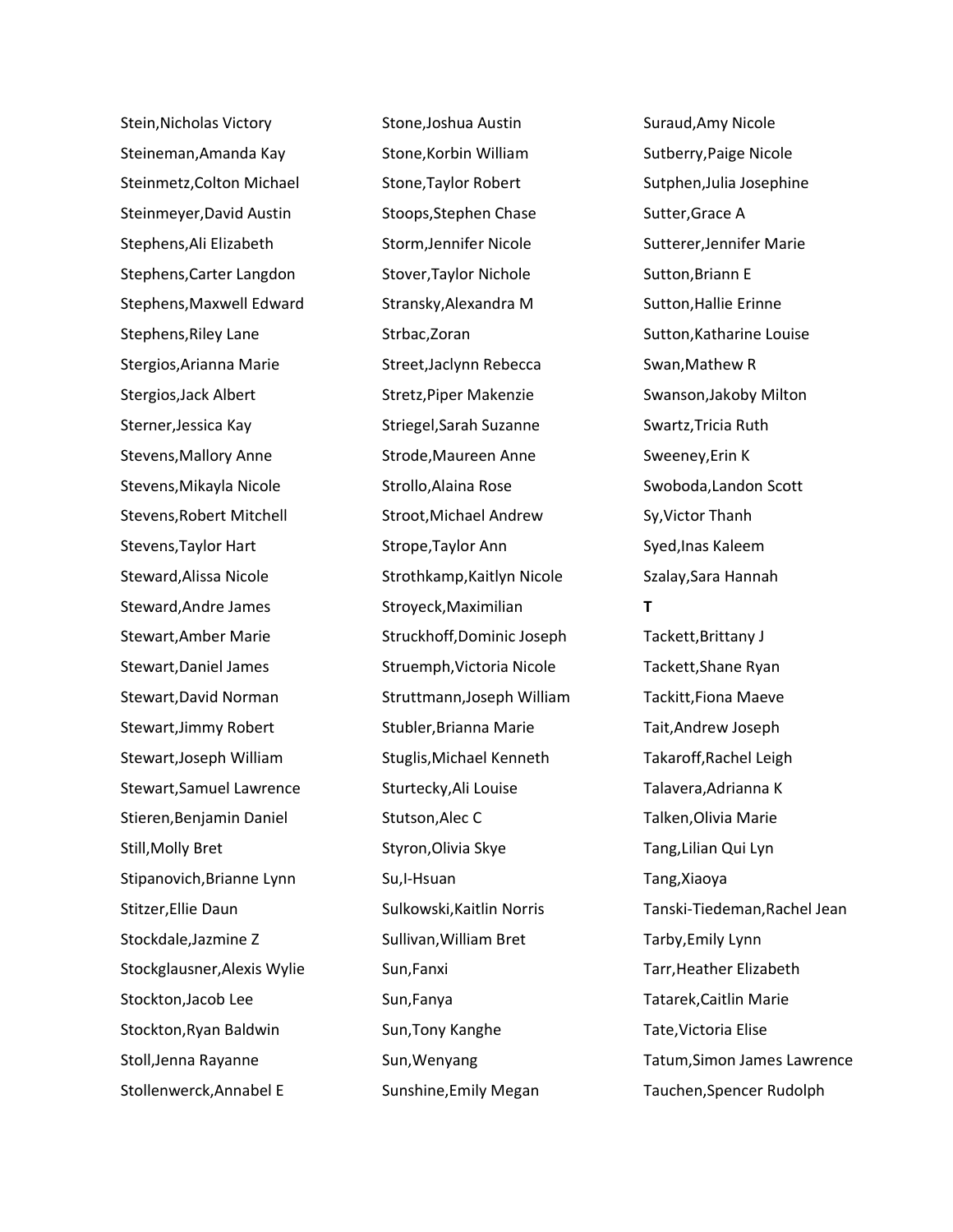Taylor,Alexa M Taylor,Amy Marie Taylor,Jessica Erin Taylor,Madison Rose Taylor,Zachariah Cole Tealer,Austen Tate Teehan,Megan Elizabeth Teel,Gage Scott Teepe,Stephen Joel Teevan,Bailey Nicole Tegethoff,Andrew Scott Tellor,Libbye Sirena Tenkhoff,Anne Marie Tepen,Lillian Grace Terry,Mary Katherine Teuscher,Jack Michael Tevis,Drake William Thater,Casey Aaron Thein,Alexa Jane Thiemann,Nora Jane Thoelecke,Amanda Eileen Thomas,Allison M Thomas,Andrew Carter Thomas,Isis A Thomas,Jade Beauregard Thomas,Kira Cade Thomas,Natalie Marie Thompson,Ashley K Thompson,Karlye Anne Thompson,Kayla Marie Thompson,Kristin Dawn Thomsen,Ian Nelson Thon,Jason Anthony

Tibbles,Geoffrey M Tidwell,Elise Alexandra Tiefenbrunn,Bailey McKay Tiehes,Garrett Doering Tigges,Kaylin Nicole Timotijevic,Peter A. Tison,Bethany Adele Titus,Chelsea Leticia Todd,Ely Seth Tomita,Cosette Nicole Tong,Ye Tongen,Danielle Nicole Torgerson,Amye Renee Torres,Ashley Marie Touzinsky,Victoria H Towns,Madison Marie Tracey,Ryan Adam Arthur Tran,Kim Thuc Tran,Tsoi Tac Trantham,Ian Michael Trautmann,Marc Christopher Travers,Tyler Christian Tremaine,Jacob Samuel Trembley,Christina Merrill Tretter,Katie Marie Triplett,Elizabeth Paige Triplett,Tatyanna Aleicia Tripp,John Michael Trippel,Ryan Scott Trochtenberg,Dylan Tyler Troha,Katherine Elyse Trout,Rachel Marie Troyer,Luke Dalton

Trudeau,Alicia Nicole Trueblood,Ashley Renee Trzecki,Nicholas Reed Tsui,Wai Yiu Tucci,Alexander Angelino Tuccillo,Aldo J Tucker,Sheri Lynn Tuholske,Lucy A Tummala,Bharggav Turmo,Katlyn Renee Turner,Hailey Ann Turner,James Edward Tutin,Taylor Nicole Twaddle,Erin Mackenzie Twehous,Jessica Taylor Twenter,Courtney Faith Twombly,Grant W Tye,Kyle Preston Tyler,Jasmyne A Tyler,Sydney Suzanne Tyrrell,Ethan Carter **U** Ullestad,Trevor David Ulrich,Hannah May Uncovsky,Nina Marie Underhill,Grant Nathaniel Underwood,Paige Elizabeth Unterreiner,Casey Marie Urwiler,Brian Andrew Utley,Tatum Elayne **V** Valadez,Bailey Anne

Valchar,Ryan Thomas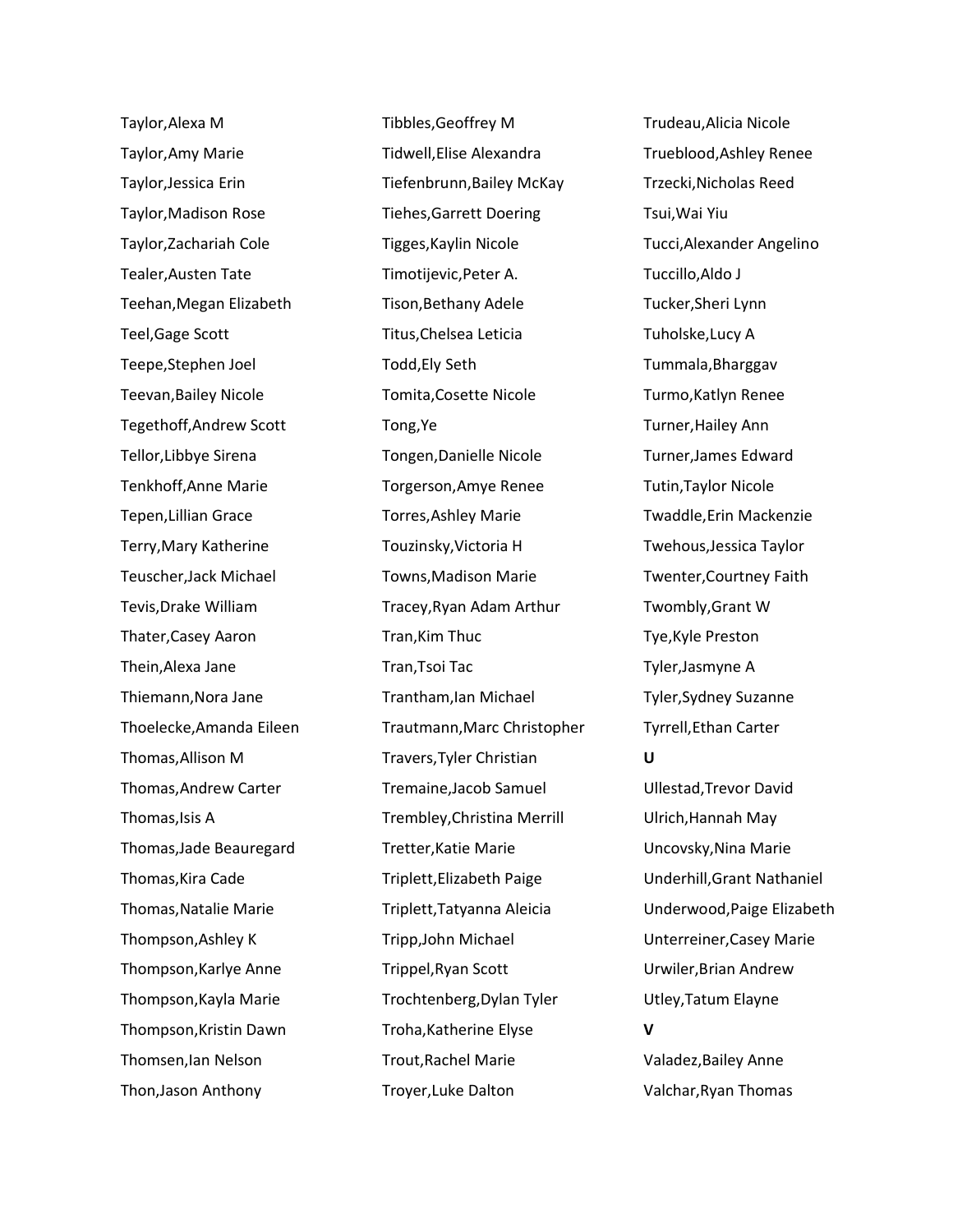Valdez,Kaitlyn True Valleroy,Tessa Rose Valleroy,Zachary Edward Vallot,Matthew Charles Van Becelaere,Derek Michael Van Dyke,Allison Ruth Van Oyen,Jenna Catherine Van Zandt,Alex Taylor Vanatta,Kaylee Ann Vance,Joshua Lee Vandel,Noah Curtis Varble,Alyssa Rae Varel,Erika Danielle Vasconcelles,Ryan Matthew Vaughan,Colton James Vaughn,Ethan James Veal,Brianna Kaitlin Venezia,Isabel Byington Verbrugge,Christian Michael Verhulst,Conner D Verstraete,Erin Kathleen Vick,Alyson Katherine Vickers,Emma Caroline Vilbig,Cathryn Nichole Vincent,Jordan Renee Vincent,Matthew Brian Vitale,Amanda Lyn Vitale,Lia Kathleen Vogel,Cody Alexander Vogt,Sean Mitchell Vojta,Adam Laurence Volk,Alexandra E. Vollbrecht,William Patrick

Volmert,Rachel Marie Von Seelen,Lauren Christine Voorhees,Nicholas Oliver Vose,Brayton Regina Voss,Jackson Henry Voss,Justine Marie **W** Wabiszewski,Hayley Ann Waddell,Jack Thomas Wade,Jordan Marcus Wadkowski,John Lawson Wadley,Laura Marriott Wadud,Alvi Anwar Wagner,Ari Benjamin Wagner,Carly Jane Waigand,Samantha Marie Wakefield,Paige Mikayla Walcott,Clark Gordon Waldinger,Jacob Paul Waldinger,Nicholas Franz Waldman,Shana Elizabeth Walentynowicz,Brian James Walk,Megan E Walker,Austin Lee Walker,Samantha Marie Walker,Taylor Renea Walther,Ethan-Michael Philip Walther,Rachel Marie Walton,Sydney Noel Wands,Arthur W Wang,Dimin Wang,Meng Wang,Xinyu

Wang,Yirui Wang,Yuxin Wansing,Kyle Allan Warbritton,Andrew T Ward,Austin Tyler Ward,Virginia E Warden,Abigail Catherine Warder,Clayton A Warner,Abigail Grace Warnken,Lauren D Warren,Madeline McCoy Warren,Samantha Katherine Warren,Taylor Joy Watkins,Caroline G Watson,Ashley Michelle Watson,Emma LeAnne Watson,Hope Alexis Watters,Rebekah Marie Wayland,Hunter Clay Weaver,Christina Rian Webb,Geoffrey Stuart Weber,Kelly Joy Webster,Christopher Robert Webster,Rachel Nicole Weece,Jared Thomas Weeks,Bailey Anne Weinberg,Jordan M Weinzierl,Jason Angelo Weise,Valerie Nicole Weiss,Jessica Hope Weiss,Whitney Catherine Weith,Katelyn Caroline Welsh,Erin Kathleen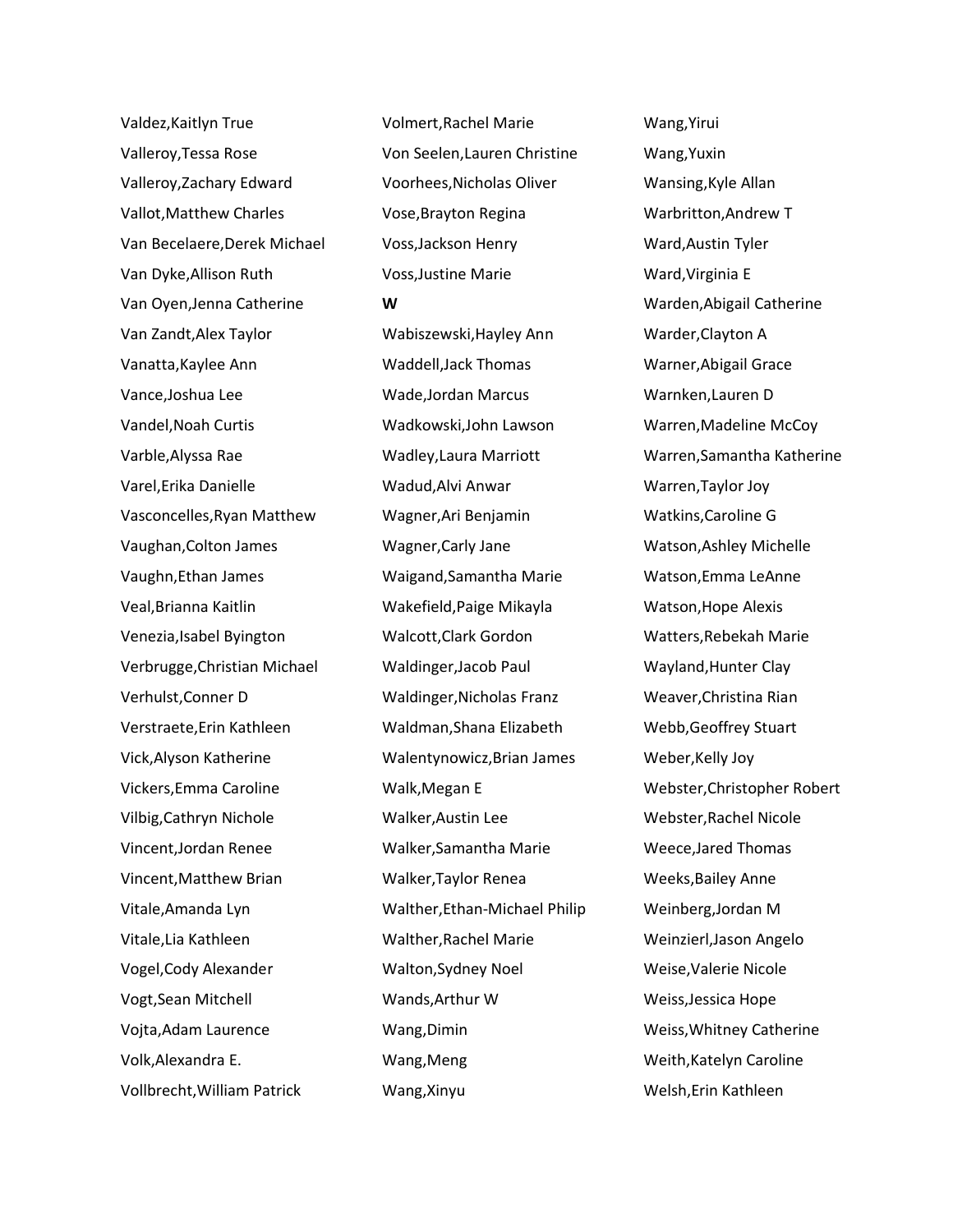Wen,Tingyu Wen,Yidan Weng,Yu-Wen Wenrich,Christopher Cody Wepking,Madison Jordan Wepler,Allison Lane Wescott,Rachel Leigh Wesley,Rachel Lynne West,Abby Ryann West,Gage Ramsey Westfall,Daniel Keith Westlake,Sam Weston,Zachary Paul Whaley,McCrae Ronald Wheeler,Timothy A Whitaker,Emily Jo Whitaker,Rachel Blaire White,Brian Edwin White,Brooklynn Renee White,Cassidy Jeri Leigh White,Drew Edward Jerry White,Hadli Denae White,Jake Robert White,Marie Elizabeth White,Mikhayla Jasimon - Davone White,Molly A White,Sania Amira Whited,Phillip Dean Whitnah,Erica Marie Whitt,Lindsey Nicole Whittaker,Alicia Marie Wiant,Timothy Reed

Wibbenmeyer,Emma Katherine Wickland,Emma N Wickman,Michelle Rachel Widdicombe,Stephanie Diane Wideman,Madisyn Ashley Widger,Benjamin Thomas Wiederholt,Kaysie Wiegers,Emily Michelle Wiewel,Brooke Nicole Wiggins,Jaclyn Wilcoxson,Nathan Clark Wilcutt,Sydnie N Wilhelm,Kaylie Dione Wilkes,Rebecca Kathryn Wilkinson,Alexis Nicole Willcoxon,Anna Lynn Willems,Hadley Victoria Williams-Bounds,Daryn Savaun Williams-Vann,Aryn Jahnee Williams,Bradee Ann Williams,Brendon Michol Williams,Hannah Klayre Williams,Jordan Luke Brett Williams,Kathryn Mae Williams,Madelyn Elizabeth Williams,Mary Kathleen Williams,Maya Milan Williams,Savannah Dale Williams,Tanaja Willis,Lily Miranda Wills,Claire Asta

Wilson,Ariana Lauren Wilson,Caleb Joseph Wilson,Casey Rosalind Wilson,Christina Lynn Wilson,Elisabeth J Wilson,Ian James Wilson,Kalei Nguyen Wilson,Mario Darrell Wilson,Megan Elizabeth Wilson,Tawnie L Wilson,Veronica Linda Wind,Emily A Winkelmann,Alysse N Winker,Nicole Emily Winkler,Mikayla A. Winkler,Rebecca Lynn Winter,Ida Sophie Wirth,Madelyn Lund Wirthlin,Stefanie Kristine Wisse,Madison Dare Witte,August James Pearl Witthaus,Mary Katherine Wohlever,Alec James Wolenski,Connor David Wolf,Clarissa Elizabeth Wolf,Joseph Jones Wolfe,Allison Diane Wolff,America Alexandra Judith Wolfinbarger,Alexis Lea Wolkey,Kane Justis Woll,Sydney Ann Wolz,Dylan Christopher